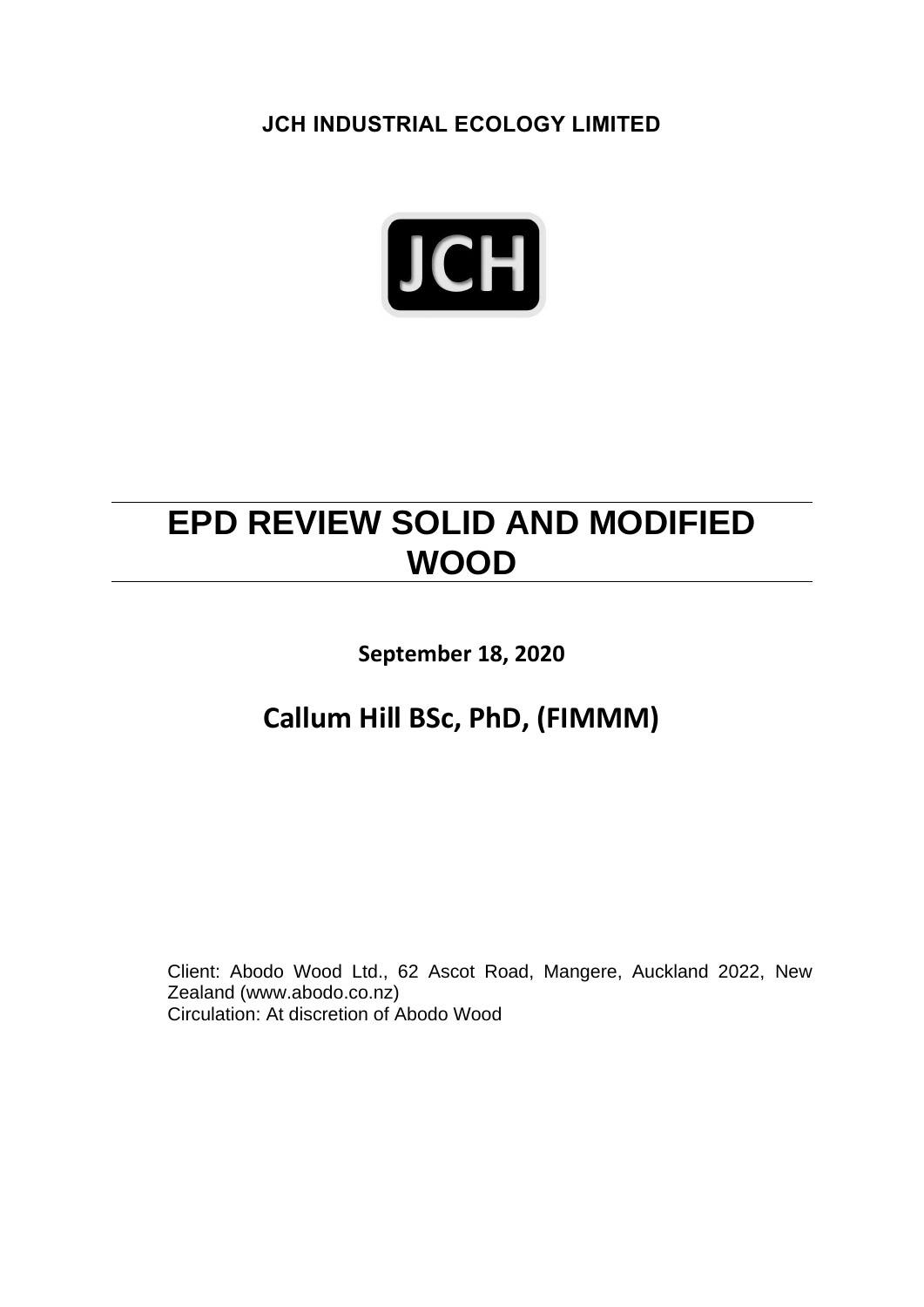# **Executive Summary**

JCH Industrial Ecology Ltd was engaged by Abodo Wood Ltd to conduct a survey of published EPDs of unmodified and modified wood, comparing global warming potential (GWP), sequestered atmospheric carbon, embodied energy and inherent energy. A total of 42 timber products have been compared, divided into sawn (green), sawn (dried), sawn and planed, sawn, planed and finger-jointed, as well as modified wood. The following categories have not been analysed: glulam, cross-laminated timber, wood-based panels (e.g., particleboard, MDF, OSB, plywood).

- A relationship between embodied energy and GWP exists, but there are significant outliers.
- In all cases, the atmospheric carbon stored in the product exceeds the global warming potential (carbon footprint).
- Some errors have been identified in the EPDs.



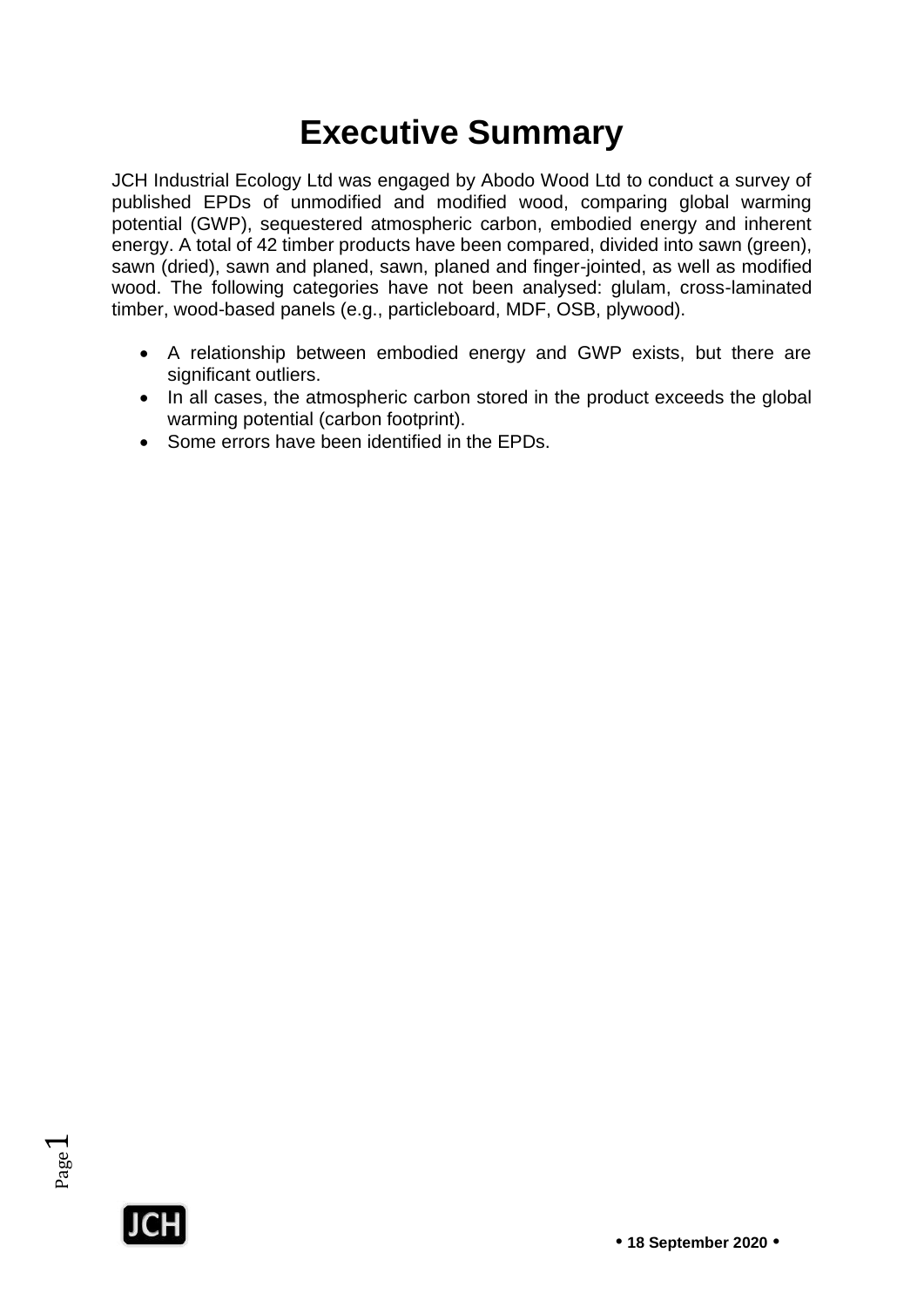# **Comparison of EPDs**

#### **Relationship between embodied energy and GWP**

The embodied energy data and GWP data for the published timber EPDs are shown in Appendix 1. The same data are shown in graphical form in Figure 1.



*Figure 1: Relationship between embodied energy and GWP impact per m<sup>3</sup> of timber product.*

A linear fit through all of the data points (concatenate) is also shown. There should be a loose correlation between the embodied energy and the GWP impact, with higher GWP impact expected for an increase in embodied energy.

Deviations from the relationship between embodied energy and GWP can be explained by the energy mix employed for the processes. For example, if the grid energy mix has a high fossil fuel content, higher GWP impacts occur per unit of electrical output (Appendix 3). Other reasons for the deviations may be related to the use of biomass for energy, for which the LCA may have accounted biogenic emissions as zero.

The data for unmodified wood is shown in Figure 2.



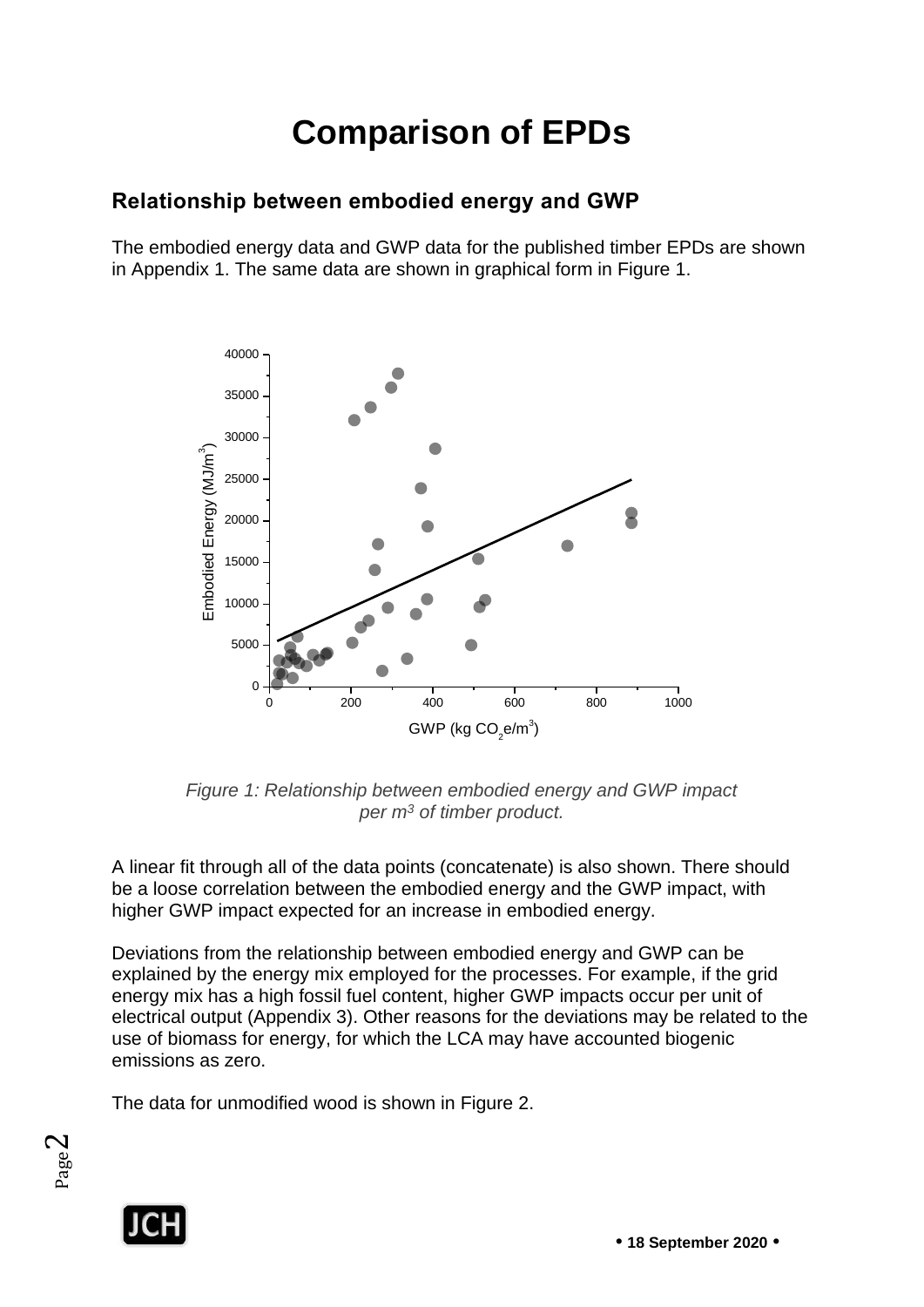

*Figure 2: Relationship between embodied energy and GWP impact for unmodified wood*

In principle, there should be an increase in both embodied energy and GWP emissions as the degree of wood processing increases. This trend is not readily apparent in the data, but there are some obvious outliers which have considerably higher GWP compared with the main group. These belong to wood processed in Australia, where the higher carbon footprint of the Australian grid mix is presumably the main cause of the higher GWP values. One data point is associated with the production of sawn and planed Siberian larch and the higher embodied energy  $(10566 \text{ MJ/m}^3)$  and GWP  $(386 \text{ kgCO}_2\text{e/m}^3)$  is due to the long transport distances involved.

A comparison of the relationship between the GWP and embodied energy for the thermally modified woods is shown in Figure 3.

The most significant deviations from the linear fit are for the TMT Lunawood and TMT Brimstone data, with substantially higher embodied energies being reported compared with the TMT Estonia, TMT Vulcan. However, the GWP impacts for the TMT Lunawood and TMT Brimstone are much lower than would be expected from the linear correlation and the stated embodied energies.

In principle, similar processes should have similar embodied energies and the TMT Lunawood and, to a lesser extent, the TMT Brimstone exhibit higher embodied energies than would be expected from the other TMT data.



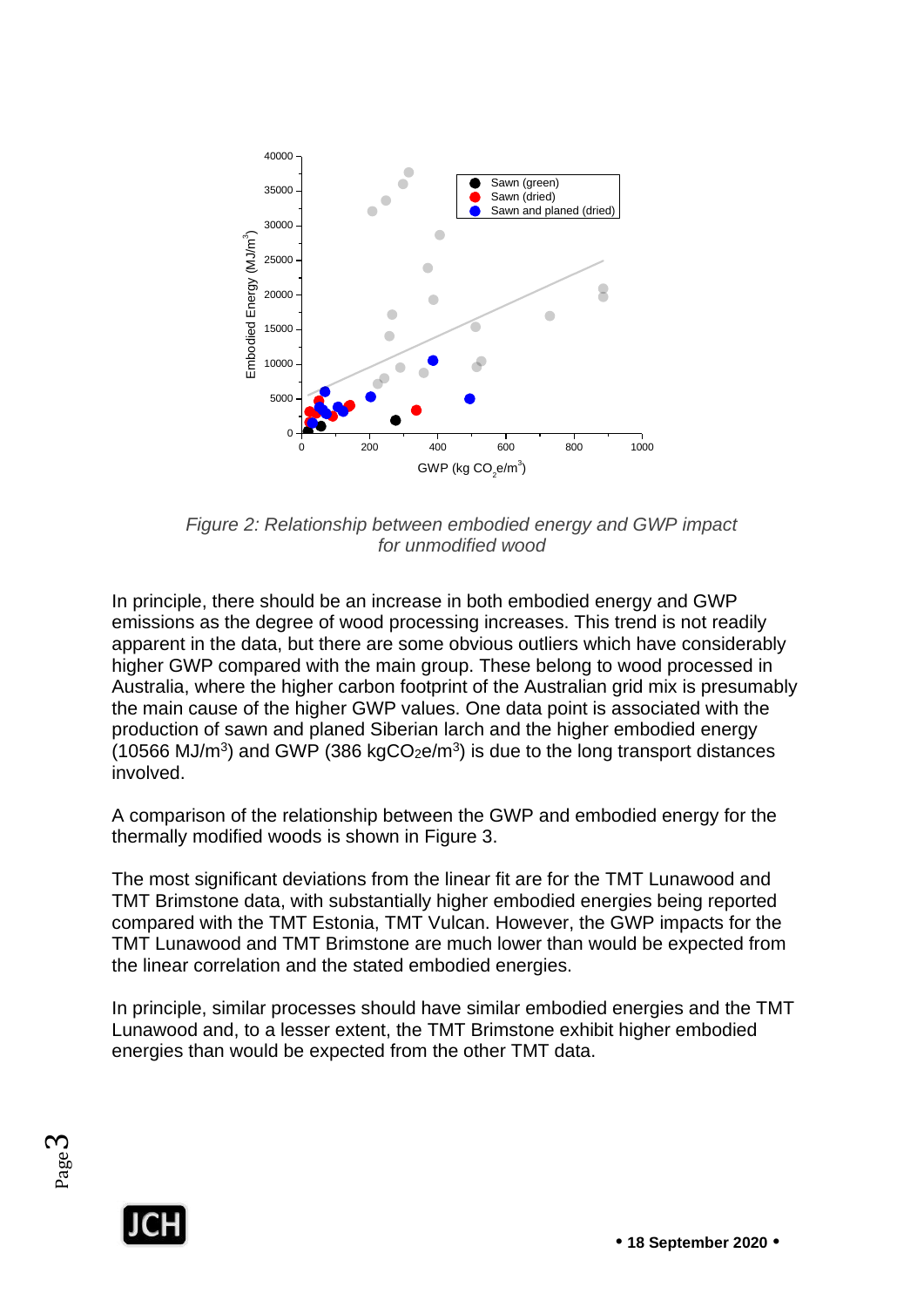

*Figure 3. Relationship between embodied energy and GWP impact for thermally modified timber (TMT)*

The Vulcan TMT exhibits the lowest embodied energy and GWP of the studied product group, which can be at least partly attributed to the low GWP associated with the New Zealand electricity grid being dominated by renewable primary energy sources.



*Figure 4: Relationship between embodied energy and GWP for Accoya and Kebony products*



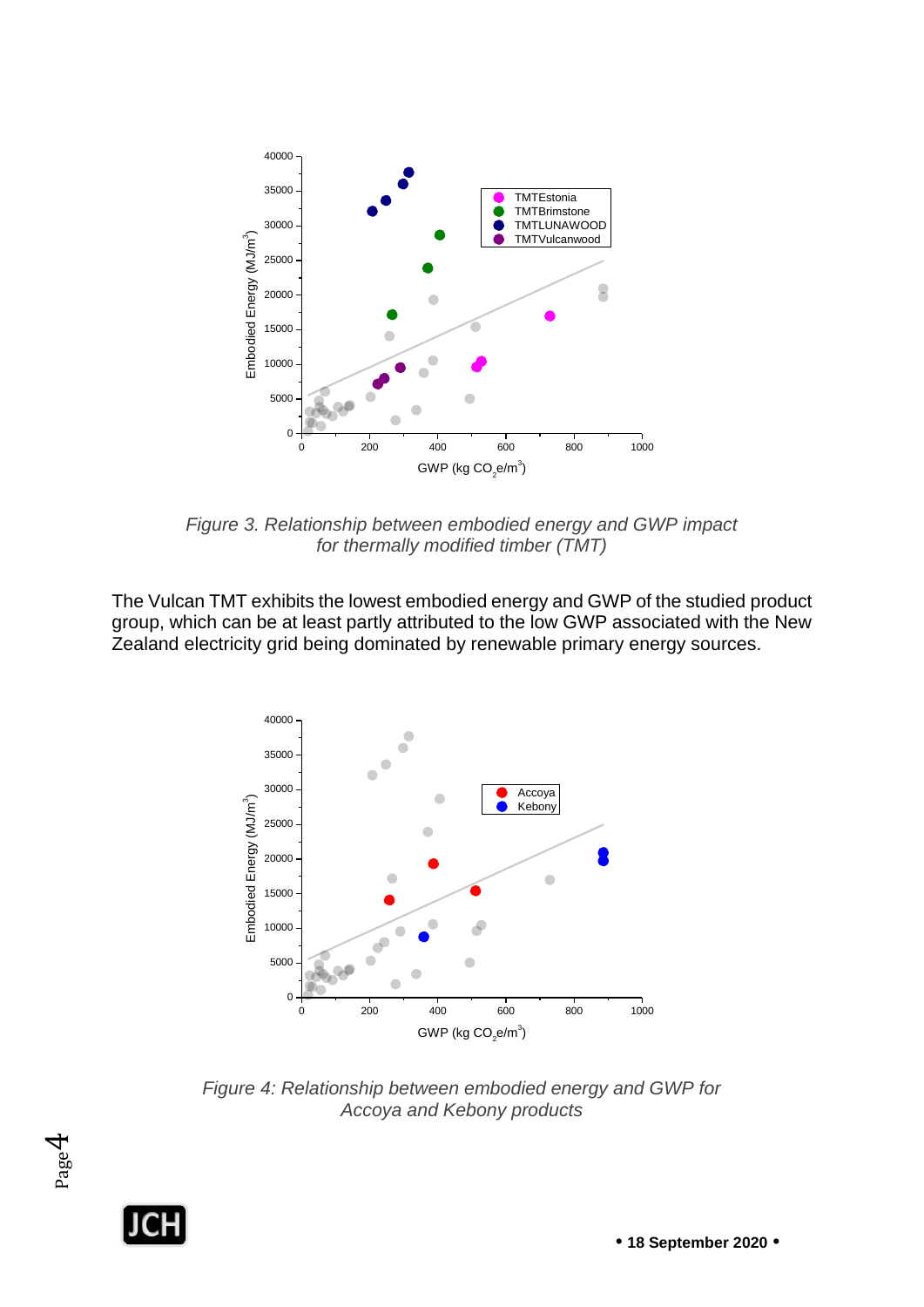The relationship between embodied energy and GWP for Accoya and Kebony products is shown in Figure 4. The EPD for Accoya lists three products which use beech, southern yellow pine and radiata pine as the wood source. Of these, only Accoya from radiata pine is in production. The commercial products are shown in Figure 5.



*Figure 5: EPD data for commercial Accoya and Kebony products*

A comparison of timber products derived from New Zealand-grown radiata pine was made and results are shown in Figure 6. The products show an increase in embodied energy and GWP with further processing.





*Figure 6: Relationship between embodied energy and GWP for all radiata pine products* 

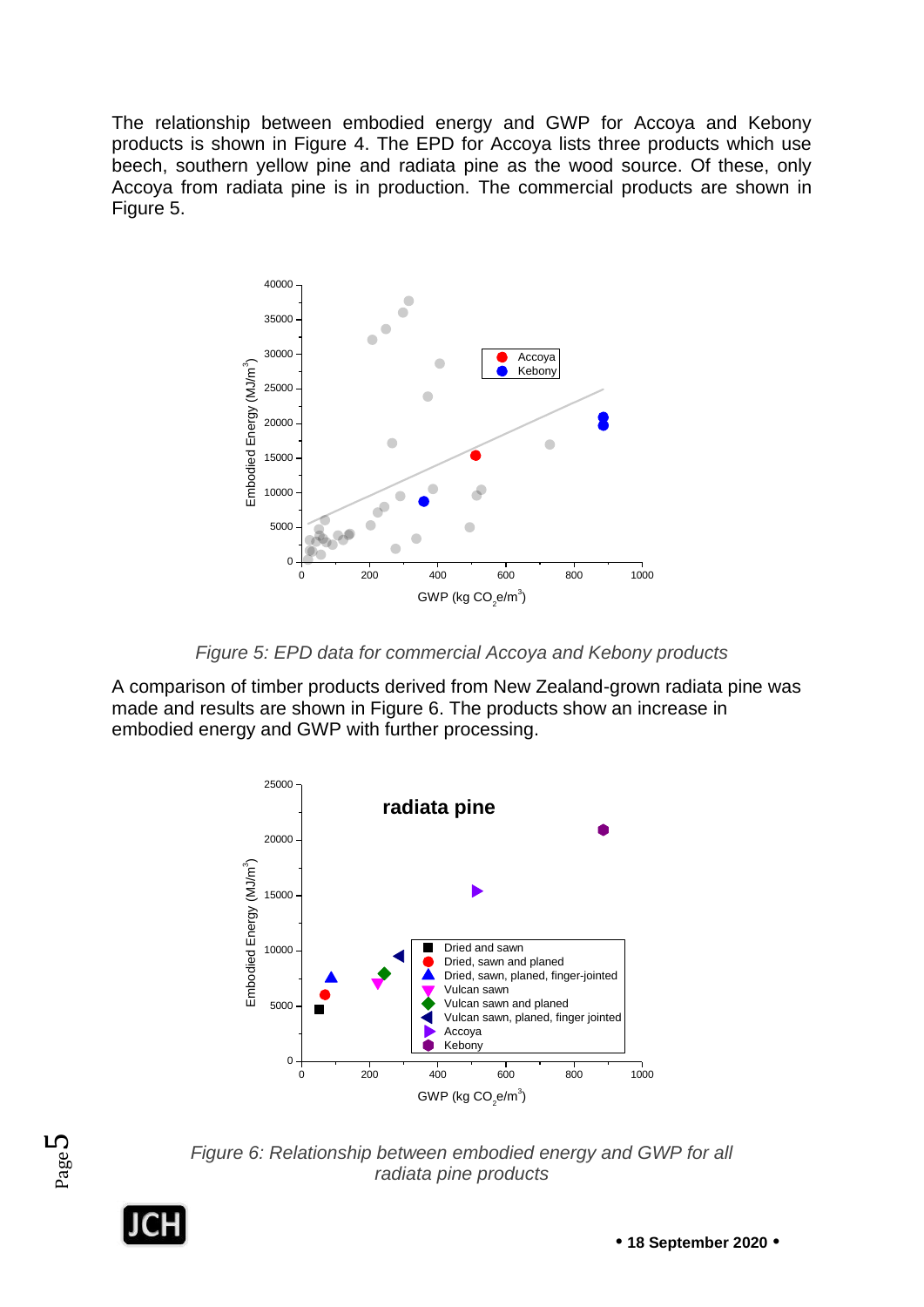#### **Embodied energy and inherent energy**

The inherent energy is the solar energy that is stored in the wood and is recoverable at the end of the product life. This property of bio-based materials is an important consideration when making choices for the built environment. A comparison of the embodied energy and the inherent energy of the radiata pine products is shown in Figure 7.



*Figure 7: Embodied energy and inherent (recoverable energy) in radiata pine products*

There is an increase in embodied energy as the amount of processing this that wood is subjected to increases, plus there is the embodied energy of the chemicals used for the Accoya and Kebony modifications, as well as the process energy. The inherent energy of the Vulcan TMT is lower than the unmodified wood, due to a lower density, even though the higher relative carbon content increases the calorific content per unit weight of product. The increased inherent energy of the Kebony is due to the energy content of the furfuryl polymer as well as the wood itself. The inherent energy content of the Accoya is lower than unmodified wood.

The inherent and embodied energy associated with the different TMT products is shown in Figure 8.



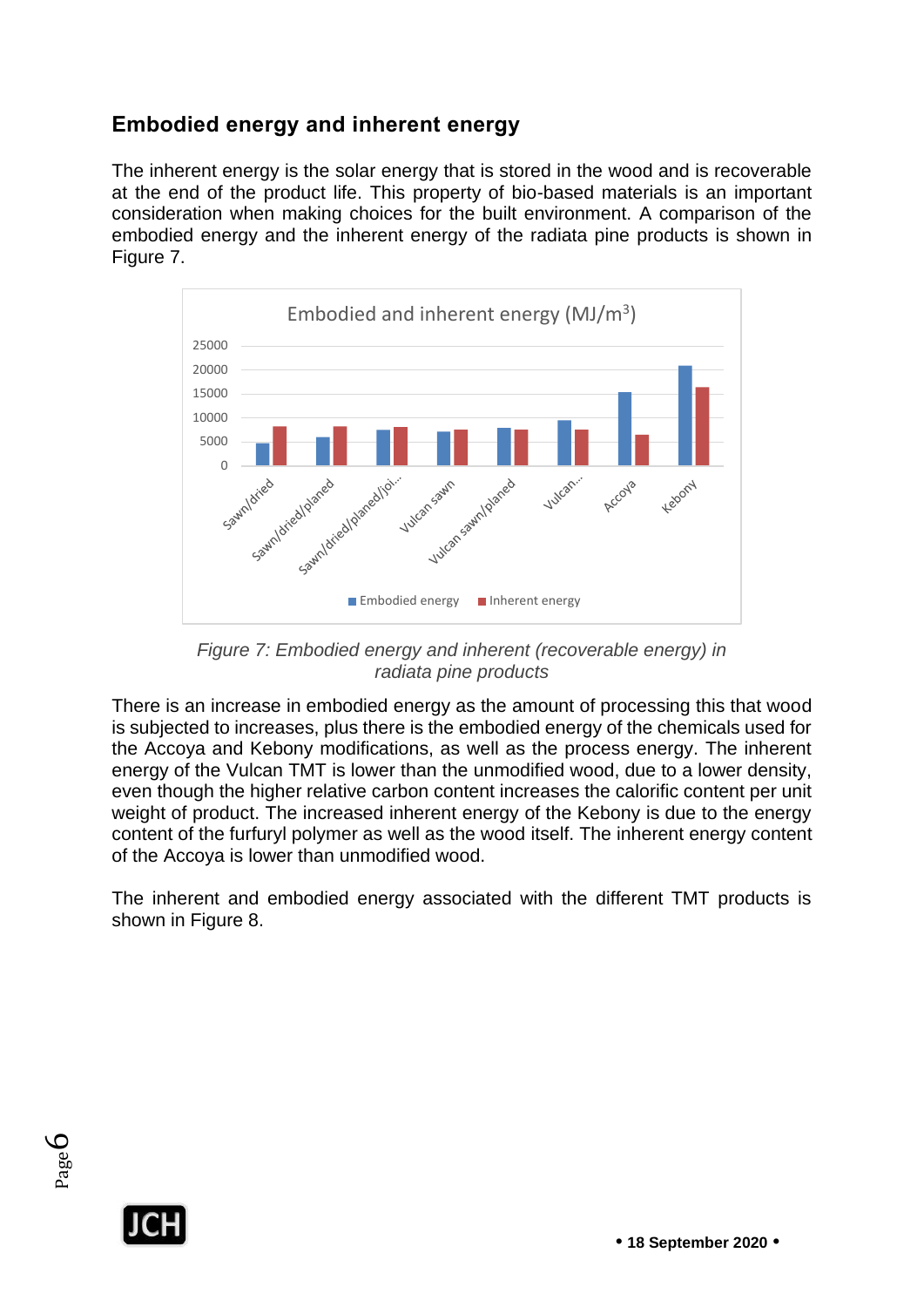

*Figure 8: Inherent and embodied energy associated with the TMT products*

 $\overline{\phantom{0}}$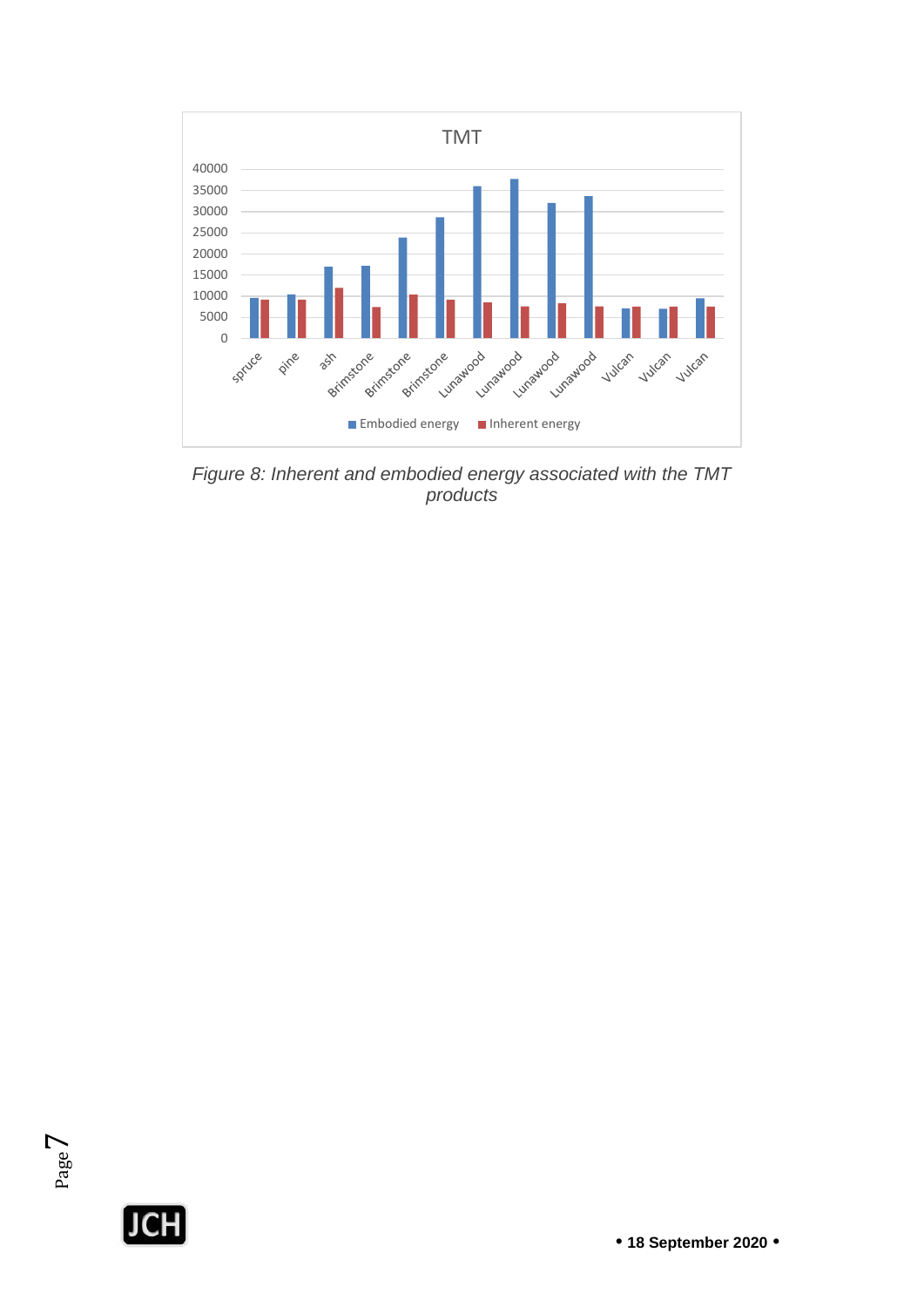### **Sequestered carbon in radiata pine and GWP**

A comparison of the GWP impact vs. the stored atmospheric carbon for radiata pine products is shown in Fig. 9. The stored carbon in 1 m3 of radiata pine is in the region of 790-800 kgCO2e, but in the Accoya and Kebony products appears to be anomalously high.



*Figure 9: Comparison of the GWP impact vs. stored carbon for radiata pine products*

The relevant EPDs were examined to determine how the calculations for sequestered carbon were made:

#### NEPD-376-262-EN Accoya radiata

'The declared unit is 1  $m<sup>3</sup>$  of Accoya planed timber'

'The carbon sequestration has been taken into account of the finished product: 1.85 kg CO<sub>2</sub> per kg Accoya wood (corresponding to 944 kg CO<sub>2</sub> per m<sup>3</sup> Radiata pine, 999 kg  $CO<sub>2</sub>$  per m<sup>3</sup> Scots pine and 1397 kg  $CO<sub>2</sub>$  per m<sup>3</sup> Beech).'

The following densities are quoted:

'The results are given for 3 Accoya products per  $m^3$ :

- Accoya from Radiata pine from New Zealand (510 kg/m<sup>3</sup>)

- Accoya from Scots pine from Sweden (540 kg/m<sup>3</sup>)
- Accoya from Beech from Germany (Schwarzwald) (755 kg/m<sup>3</sup>)'

Page  $\infty$ 

The moisture contents are not quoted and it is apparent that these densities refer to the Accoya product, rather than the unmodified wood. According to the Accoya wood Information Guide[https://www.accoya.com/app/uploads/2020/04/Wood-Information-Guide-English.pdf], the density of Accoya made from radiata pine at 65% RH and 20°C is 512+/-80 kg/m<sup>3</sup>.

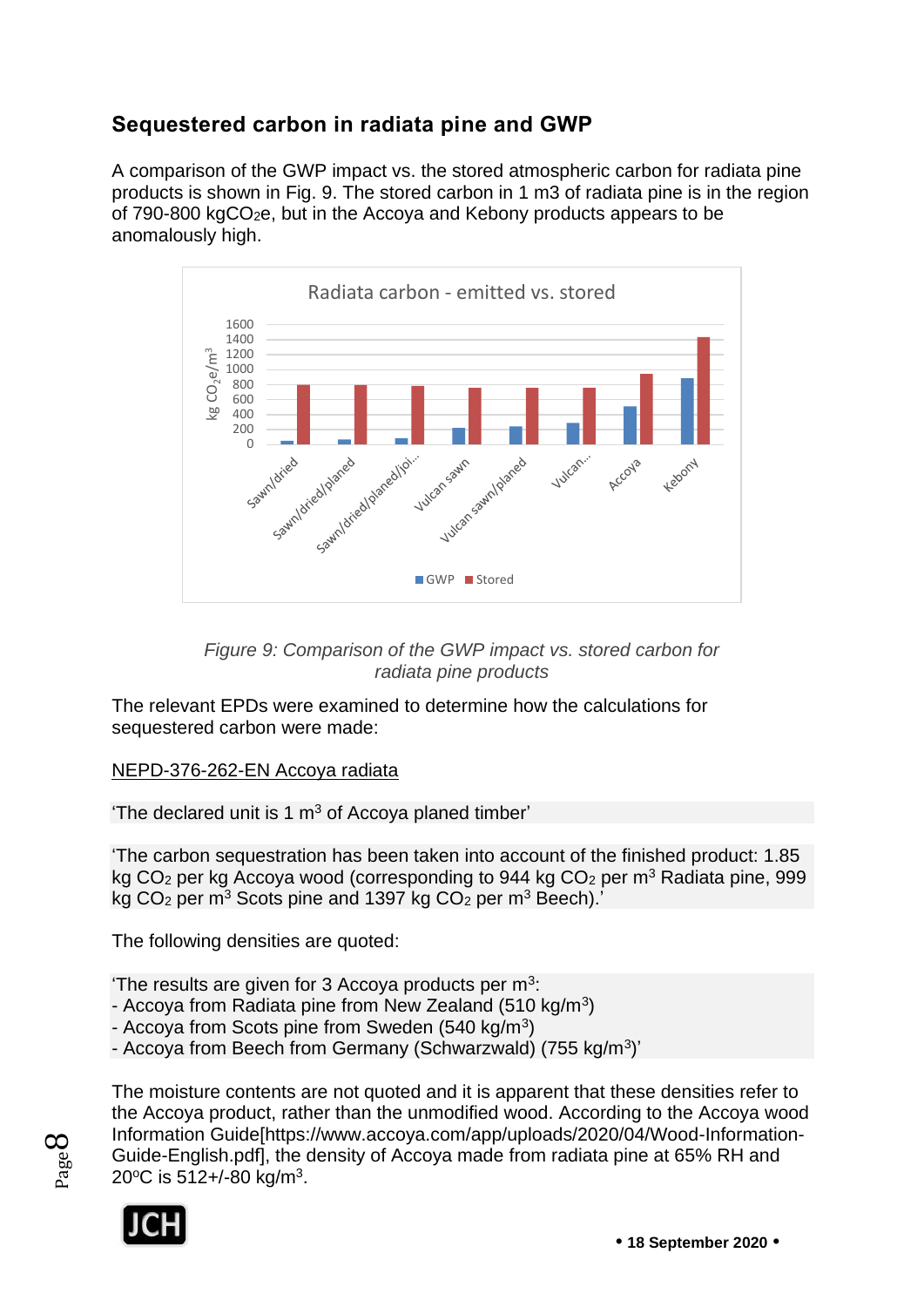In order to understand how the sequestered carbon value was arrived at, a density of 510 kg/m<sup>3</sup> at a moisture content of 0% was entered into the EN 16449 calculation (assuming a carbon content of 0.5). This gives a value for stored atmospheric carbon of 935 kg/m<sup>3</sup>, close to the quoted value. However, the sequestered carbon should not be calculated using the density of the acetylated wood, since this contains acetyl groups from the reaction of wood with acetic anhydride, which is derived from fossil carbon. The correct procedure would be to calculate the weight of unmodified wood in the acetylated wood (Accoya, minus weight of added acetyl). It is understood that NEPD-376-262-EN is currently being revised.

#### NEPD-407-287-EN Kebony Clear radiata

The mass of the green wood is 480 kg/m<sup>3</sup>, and the moisture content is assumed to be 12% as recommended by the standard. The biogenic  $CO<sub>2</sub>$  uptake from the wood is thus 785,71 kg CO2.The biogenic carbon uptake in the furfuryl alcohol is calculated based on the stoichiometric formula for furfuryl alcohol, which is  $C_5H_6O_2$ . This gives a molar mass of 98/mol of which Carbon accounts for 61.2% of this mass. A Kilo furfuryl alcohol thus contains 612 grams of carbon, which in turn results in emissions of 2266 grams of  $CO<sub>2</sub>$  when released. 1 m<sup>3</sup> of Kebony Clear (Radiata) contains 286.6 kg of furfuryl alcohol, which represents the biogenic carbon uptake of 590.4 kg. The total Biogenic  $CO<sub>2</sub>$  uptake is thus as following: 785.71  $CO<sub>2</sub>$  + 590.4 kg  $CO<sub>2</sub> = 1435.14$  kg  $CO<sub>2</sub>$ .

This calculation is reasonable.

The GWP and stored carbon contents associated with the TMT products is shown in Figure X.



*Figure 10: GWP and stored carbon in TMT products*

In all cases the amount of atmospheric carbon stored in the TMT products exceeds that associated with process emissions. The final plot (Fig. 11) combines these two values, with GWP being recorded as a positive emission and sequestered



Page  $\sigma$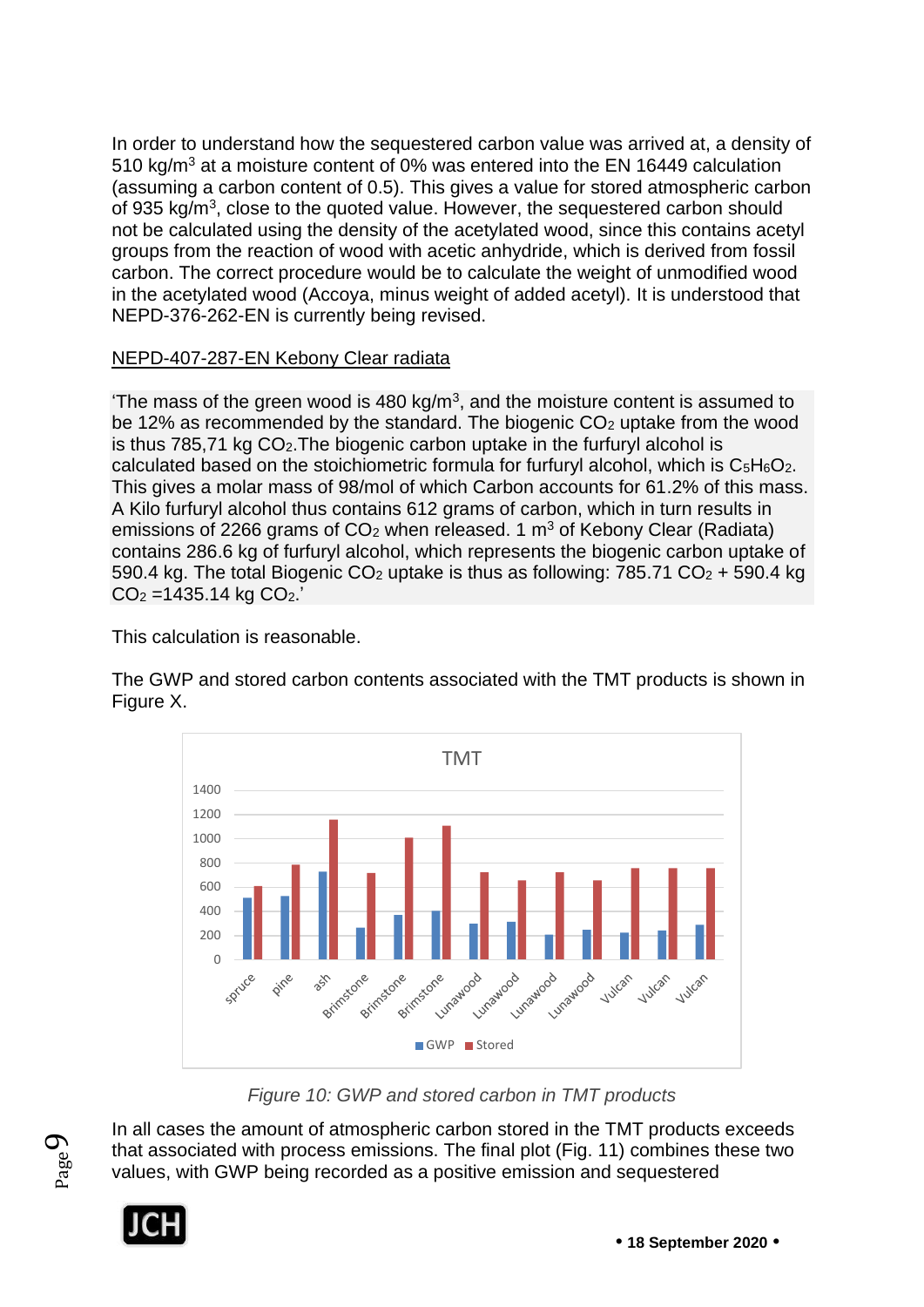atmospheric carbon being reported as a negative number. This shows that the value is negative for all TMT products. Higher wood density gives a larger negative value.



*Figure 11: Total GWP for thermally modified timber products*

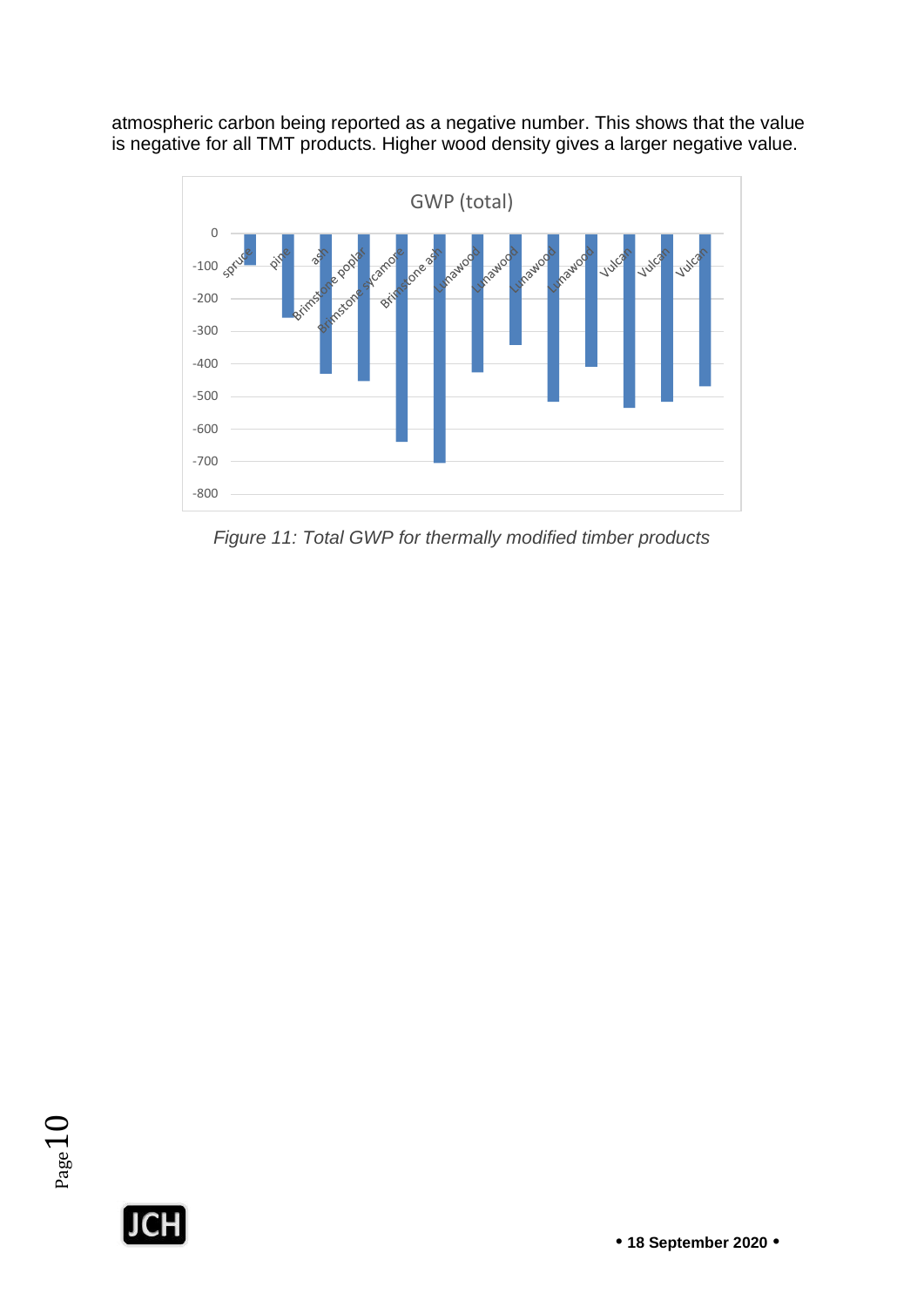### **Background to EPDs**

LCA can be a useful tool when applied to a specific product or process in order to determine where the highest environmental burdens (hotspots) occur. This attributional form of LCA can be used to identify where to improve the process to reduce the overall environmental burden of the product. Consequential LCA can be used to determine the environmental impacts arising due to changes to the production process.

However, the use of LCA to compare between different materials (such as concrete or timber in construction) is much more problematic and the use of LCA for this purpose requires several criteria to be fulfilled:

- The functional unit should be the same
- The whole lifecycle of the material or product should be considered and there should be reasonable and realistic assumptions (e.g., about recycling)
- Reasonable scenarios about maintenance and replacement must be included
- The databases and environmental impact calculation methods used should be stated and be comparable
- The methodologies and inventories should be transparent (often not possible due to commercial confidentiality
- Reasonable cut-offs should be used and justified with a sensitivity analysis
- The impact categories used should be reliable and meaningful
- A sensitivity analysis should be used to demonstrate the impacts of different assumptions

In order to develop a framework that allows for comparability of environmental performance between products, ISO 14025 was introduced. This describes the procedures required to produce Type III environmental declarations. This is based on the principle of developing product category rules (PCR) which specify how the information from an LCA is to be used to produce an environmental product declaration (EPD). A PCR will typically specify what the functional unit is to be for the product. Within the framework of ISO 14025, only the production phase (cradle to gate) of the lifecycle has to be included in the EPD, but it is also possible to include other lifecycle stages, such as the in-service stage and the end of life stage, although this is not compulsory. ISO 14025 also gives guidance on the process of managing an EPD programme. This requires programme operators to set up a scheme for the publication of a PCR under the guidance of general programme instructions. There have been other standards issued that apply to the construction sector in order to ensure greater comparability of the environmental performance of products. ISO 21930 gives some guidance on both PCR and EPD development. The European standard is EN 15804, which is a core PCR for building products and it is therefore considerably more detailed and prescriptive than ISO 14025.

The primary purpose of an EPD according to ISO 14025 is for business to business (b2b) communication, but an EPD can also be used for business to consumer (b2c) communication. In the latter case, there are further requirements upon the process, which apply especially to the verification procedures. In any case, ISO 14025 encourages those involved in the production of an EPD to take account of the level of



 $Page1$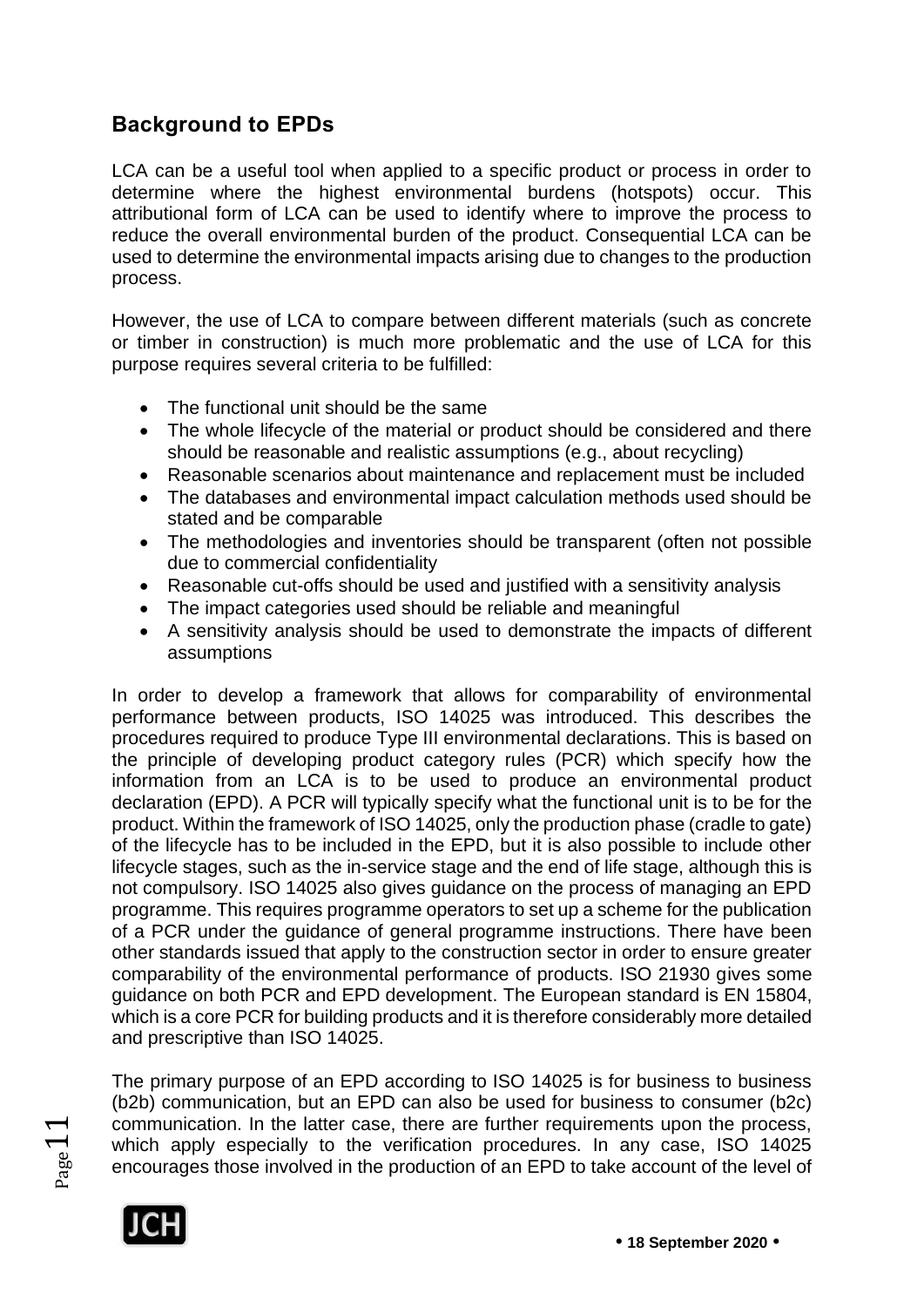awareness of the target audience. Standards are increasingly removing the flexibility (and uncertainty) that was once associated with determining the environmental performance of products and services. This should, in principle, make it much easier to compare the environmental impacts of products within a product category in the future.

The life cycle stages of a product can be divided into:

- Upstream processes: involving the extraction of raw materials and transport thereof to the manufacturing facilities
- Core processes: manufacture of the analysed product, maintenance of manufacturing infrastructure, packaging, disposal of waste
- Downstream processes: transportation from manufacturing to construction sites, construction, maintenance, reuse, recycling, recovery, disposal

These different life cycle phases can be further sub-divided, as shown in Table 1.

| <b>Module</b>  | Life cycle stage           | <b>Description</b>         |
|----------------|----------------------------|----------------------------|
| A <sub>1</sub> | Production                 | Raw material supply        |
| A2             | Production                 | Transport                  |
| A3             | Production                 | Manufacturing              |
|                |                            |                            |
| A4             | Construction               | Transport                  |
| A5             | Construction               | Construction/installation  |
|                |                            |                            |
| <b>B1</b>      | Use                        | Use                        |
| <b>B2</b>      | Use                        | Maintenance                |
| B <sub>3</sub> | Use                        | Repair                     |
| B4             | Use                        | Replacement                |
| B <sub>5</sub> | Use                        | Refurbishment              |
| <b>B6</b>      | Use                        | Operational energy use     |
| B7             | Use                        | Operational water use      |
|                |                            |                            |
| C <sub>1</sub> | End of life                | De-construction/demolition |
| C <sub>2</sub> | End of life                | Transport                  |
| C <sub>3</sub> | End of life                | Waste processing           |
| C <sub>4</sub> | End of life                | Disposal                   |
|                |                            |                            |
| D              | Beyond building life cycle | Reuse/recovery/recycling   |

*Table 1: Different life cycle stages defined in EN 15804*

The different life cycle stages are divided into modules in EN15804, modules A1-A3 cover the production stage, A4-A5 the construction process, B1-B7 the use stage and C1-C4 the end of life stage; beyond this is the 'after-life' stage (D). These are listed in Table 8. The publication of this standard ensures harmonisation of core PCRs for building products in Europe. It is mandatory to report stages A1-A3, with the other stages being included for any reporting beyond cradle to factory gate.

PCRs have been developed by different organisations which have set up EPD programmes (examples in Europe include the International EPD® system based in Sweden and the Institut Bauen und Umwelt in Germany). Since the introduction of ISO 14025, there has been a proliferation of EPD systems, with their own PCRs. ISO 14025 encourages the operators of EPD programmes to harmonise their methods and PCRs and in Europe this has resulted in the creation of 'ECO' a platform for rationalising EPDs, involving 11 EPD operators within Europe. This involves mutual recognition of EPDs, and the creation of common PCRs, working from agreed core



 $_{\rm Page}$ 12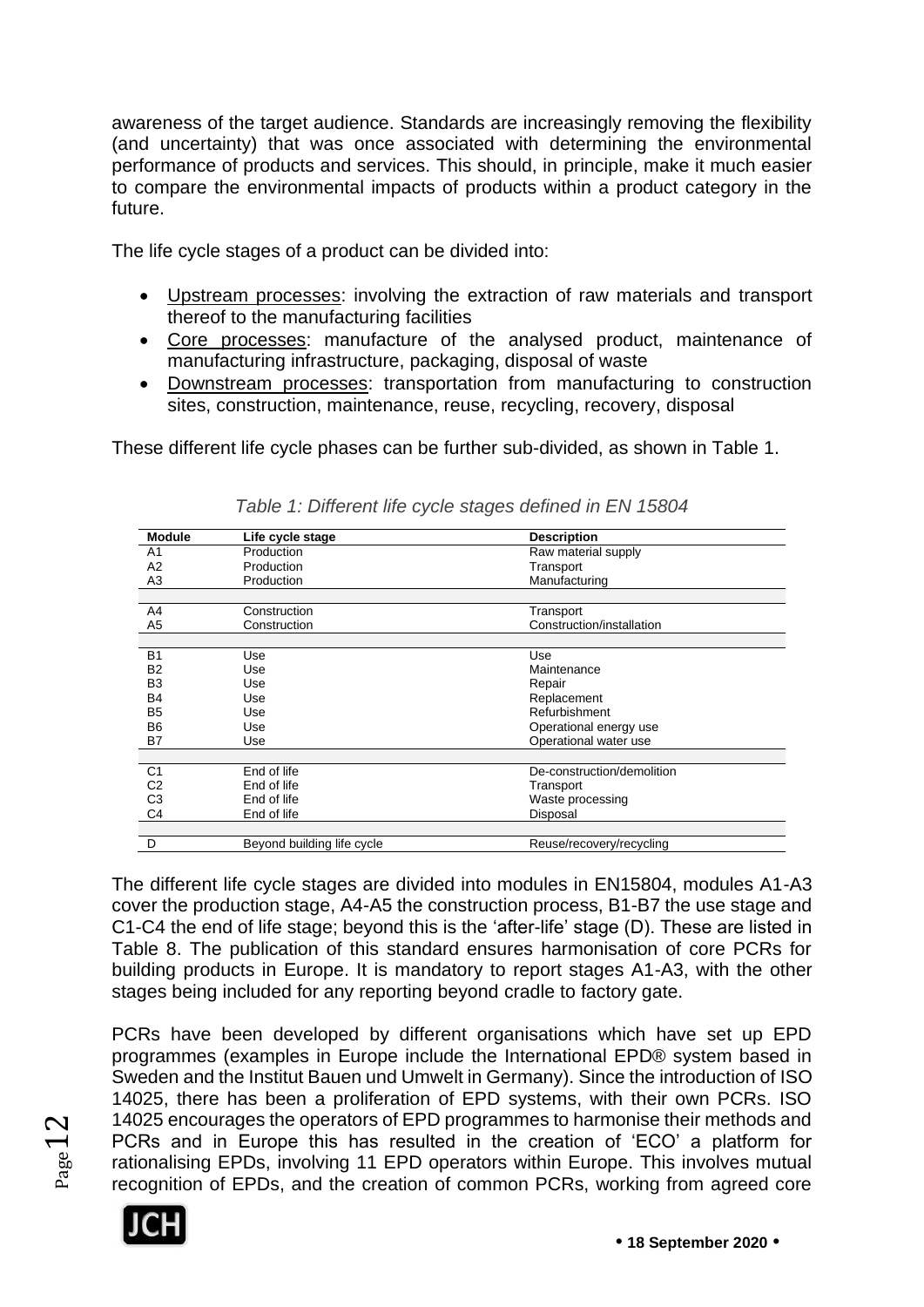PCRs (such as EN 15804 in the built environment). EN 15804 has been revised recently to make the PCR consistent with the recently introduced EU Product Environmental Footprint scheme.

In theory, the introduction of EPDs which use common PCRs means that it should be possible to compare different building materials in terms of environmental impact. However, while it may be possible to make choices based upon the environmental impacts associated with the manufacture of products, the use phase and end of life phase also need to be considered in order to get the whole picture. Important considerations when examining the environmental consequences of the use of different materials must include the service life of the product, maintenance requirements and performance in service, especially with respect to the impact on the operating energy of the building. This can involve assumptions being made regarding life span, maintenance, end of life scenarios, etc., which will have a critical impact upon the outcome of the LCA. Although the introduction of Type III environmental declarations theoretically allows for environmental performance comparisons to be made between different products and materials, this may not always be possible in practice. Gelowitz and McArthur (2017) conducted a review of published EPDs for building products and came to the following conclusions:

- Discrepancies between life cycle inventory methodology, environmental indicators and life cycle inventory databases were a barrier to making comparisons between EPDs.
- There was a high level of incomparability between EPDs using the same PCR, which was unexpected and should not occur.
- There was evidence of poor verification practices, demonstrated by a high proportion of EPDs containing contradictory data.
- The EN 15804 harmonisation standard has not been entirely successful. The proportion of valid comparisons was much higher with EN 15804-compliant EPDs, but the overall level of comparability was still low.

The objective of environmental labels and declarations is to provide accurate and verifiable information on the environmental performance of goods and services, with the objective of stimulating continuous market-driven environmental improvement (ISO 14020). The international standard ISO 14024 defines Type I environmental labels, which are certificates (ecolabels) that are issued by an independent, third party verification body. Examples of Type I ecolabels include single-attribute labels about wood sourced from forests that are managed sustainably (e.g., FSC, PEFC) and there are many examples listed on the ecolabel website. Type II environmental labels are defined in ISO 14021; these are self-declared environmental labels. Examples include statements regarding recyclability, compostability, etc.



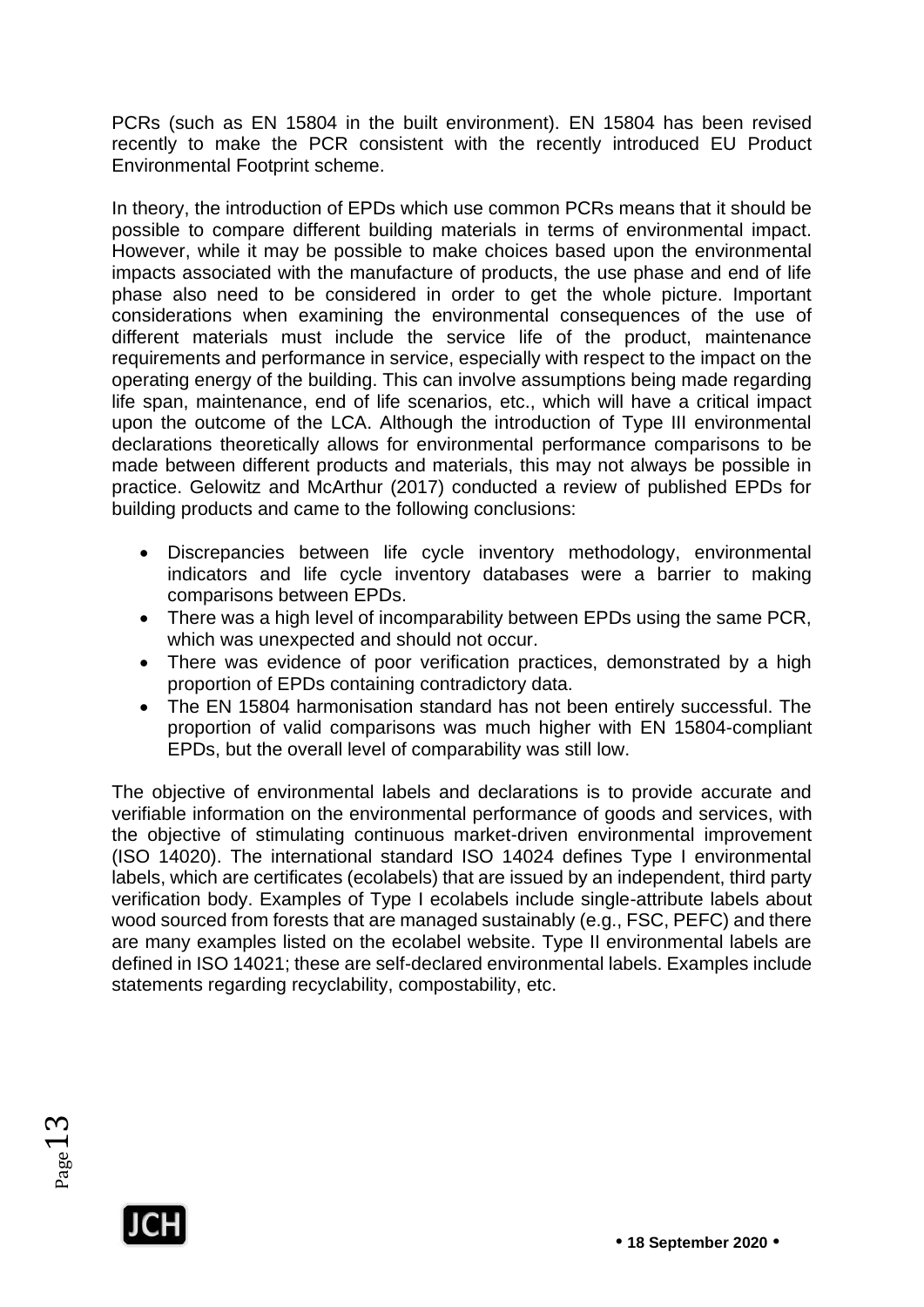### **Global Warming Potential**

Global warming potential (GWP) of the timber products is shown in Appendix 1. In some cases, these data have been supplied in the EPD and in other, this has had to be inferred from the reported GWP, which combines both the GWP impact and the sequestered carbon in the timber product (where this is not stated, it has been calculated according to EN16449). It is unfortunate that the GWP impacts are not reported separately from the sequestered carbon in most EPDs. It is much better practice to report this data separately. It also gives the cement industry justification for including carbonation of cement in their GWP values, reducing transparency of the reporting process. In newer EPDs, which follow the latest version of EN15804, the stored atmospheric carbon is reported as biogenic carbon in some cases. In other cases, the biogenic carbon category is used to report emissions of biogenic carbon only. It is also possible that this value can include both emissions of biogenic carbon dioxide, as well as stored atmospheric carbon. This confusion is unfortunate.

The calculated GWP value for the Austrian production is very low and the values for Australian production are very high, which could be explained by the high GWP impact of the Australian electricity grid. The Norwegian EPDs for sawn, and sawn and planed, have a much lower GWP impact compared with the UK EPDs, which makes sense, given the low fossil carbon intensity of the Norwegian grid. Note that the energy required for planing results in a higher GWP impact, compared to sawing only, but the size of this impact is heavily dependent upon the electricity grid primary energy mix (see Appendix 3). EPD-Norge quote 0.012 kg  $CO<sub>2</sub>$  eg. per MJ (=43.2 g  $CO<sub>2</sub>$  eg. per kWh) for Norwegian electricity production, which is composed of a primary energy mix of 96% hydro, 2.5% thermal and 1.4% wind. The Australian grid mix GWP impact is quoted in S-P-00560 as being 1,000 g CO<sup>2</sup> eq. per kWh and is composed of 90% fossil fuel energy and 10% biomass. The New Zealand grid mix is dominated by renewable energy sources (primarily hydro and geothermal) resulting in an emission intensity of 100 g CO2 eq. per kWh. The UK grid mix GWP impact in 2009 was 488 g CO<sup>2</sup> eq. per kWh (Source: Defra 2011 Guidelines to Defra/DECC's GHG conversion factors for company reporting).

Global warming potential is a measure of the radiative forcing arising from gaseous emissions associated with a product or service. GWP is measured in kg carbon dioxide equivalents, in which the radiative forcing of other gases (e.g., methane) is converted into an equivalent amount of carbon dioxide. The conversion factor for these gases varies, depending upon the timescale studied. The default calculations are based upon a timescale of 100 years (commonly referred to as GWP<sub>100</sub>).

### **Sequestered Carbon**

Sequestered carbon in the timber products is shown in Appendix 1.

The amount of carbon dioxide equivalents stored in the wood can be calculated from the formula given in the European standard EN16449:

*P*(CO2) = (44/12) x *Cf* x [(*ρ<sup>ω</sup>* x *Vω*)/(1+( *ω* /100))]



Page14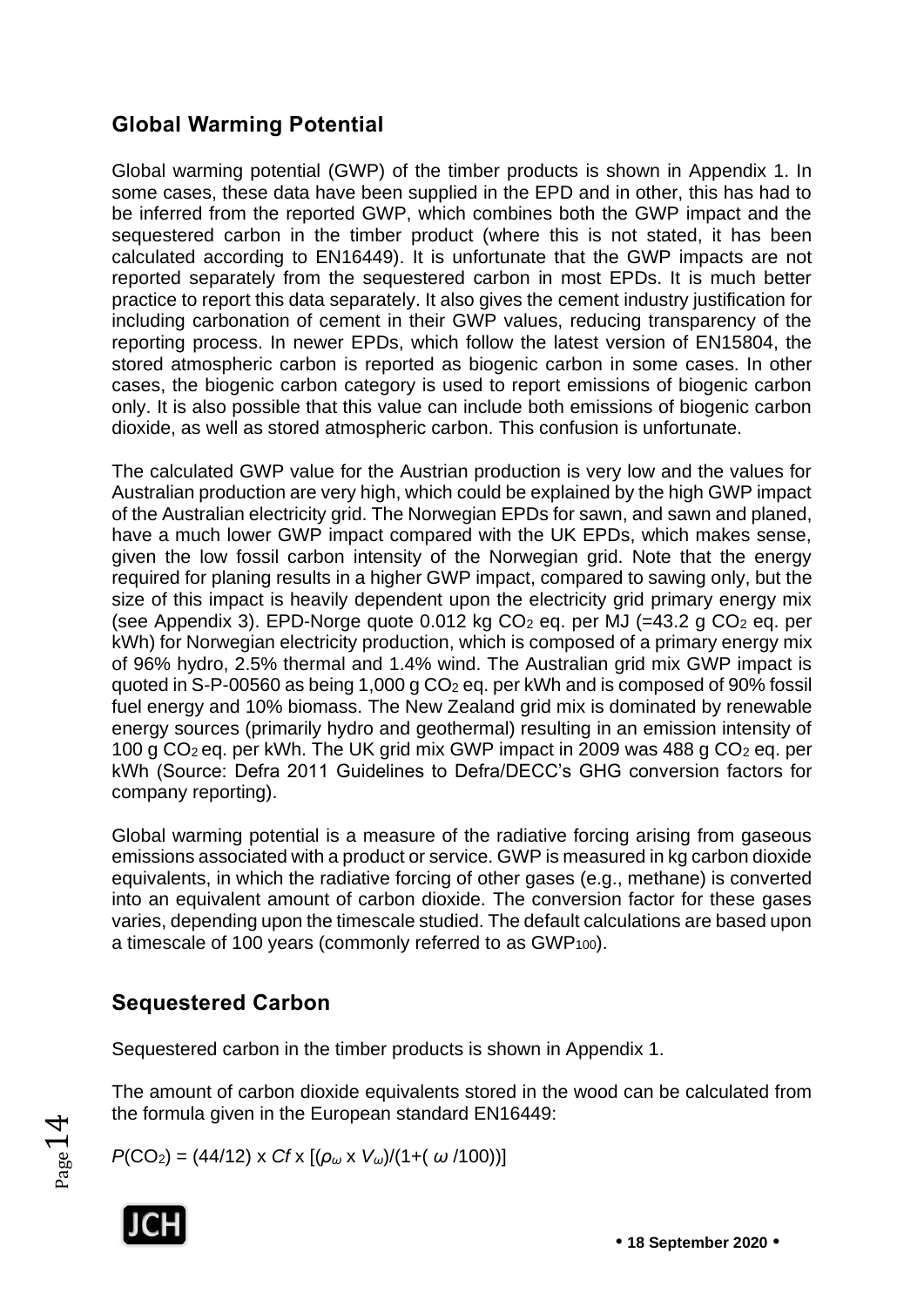Where:

 $P(CO<sub>2</sub>)$  is the stored carbon reported as the equivalent in atmospheric carbon dioxide (kg  $CO<sub>2</sub>$  eq.) *Cf* is the carbon fraction of the wood (0.5 is used as the default value) *ω* is the moisture content of the wood on a dry basis *ρ<sup>ω</sup>* is the density of the wood (kg/m<sup>3</sup> ) at that moisture content *V<sup>ω</sup>* is the volume of the solid wood product at that moisture content

The default value of 0.5 for Cf should not be used for thermally modified wood, acetylated wood, or furfurylated wood.

### **Embodied Energy**

The embodied energy associated with the production of  $1m<sup>3</sup>$  of sawn softwood is shown in Appendix 2. In theory, this is less likely to be subject to errors in calculation compared with the GWP, since it is directly reported, there should also (theoretically) be fewer differences between each EPD for this parameter. The embodied energy values are calculated from the following entries in the EN15804-compliant EPDs:

PERE: Use of renewable primary energy excluding renewable primary energy resources used as raw materials PENRE: Use of non-renewable primary energy excluding non-renewable primary energy resources used as raw materials

The recoverable energy of the wood (also called inherent energy, or embedded energy) was calculated using the data in the entry:

PERM: Use of renewable primary energy resources used as raw materials

These numbers should be reliable and comparable, provided that:

- The LCA practitioners have calculated the embodied energy as primary energy, rather than delivered, or metered, energy.
- The renewable primary energy refers only to the product and has been calculated as the lower heating value of the dry wood equivalent weight.

The embodied energy of a material or product used in a structure or product is the primary energy used in the manufacture, which includes all of the energy used in the production, as well as the primary energy used in the transport of materials and goods required for the production process. This definition relates to the initial embodied energy, which is related to the cradle to factory gate stage (modules A1- A3, EN 15804) of the product life cycle. In some definitions, the transport to construction site (A4) and the energy used on site for the erection or installation of the product (A5) is also included. The units used are generally MJ per unit mass, or volume, or per defined functional unit, although some workers report this as kWh (=3.6 MJ). Transport of materials to site can have a major impact on the embodied energy of the construction materials. This would be the case for Abodo products



 $_{\rm Page}$ 15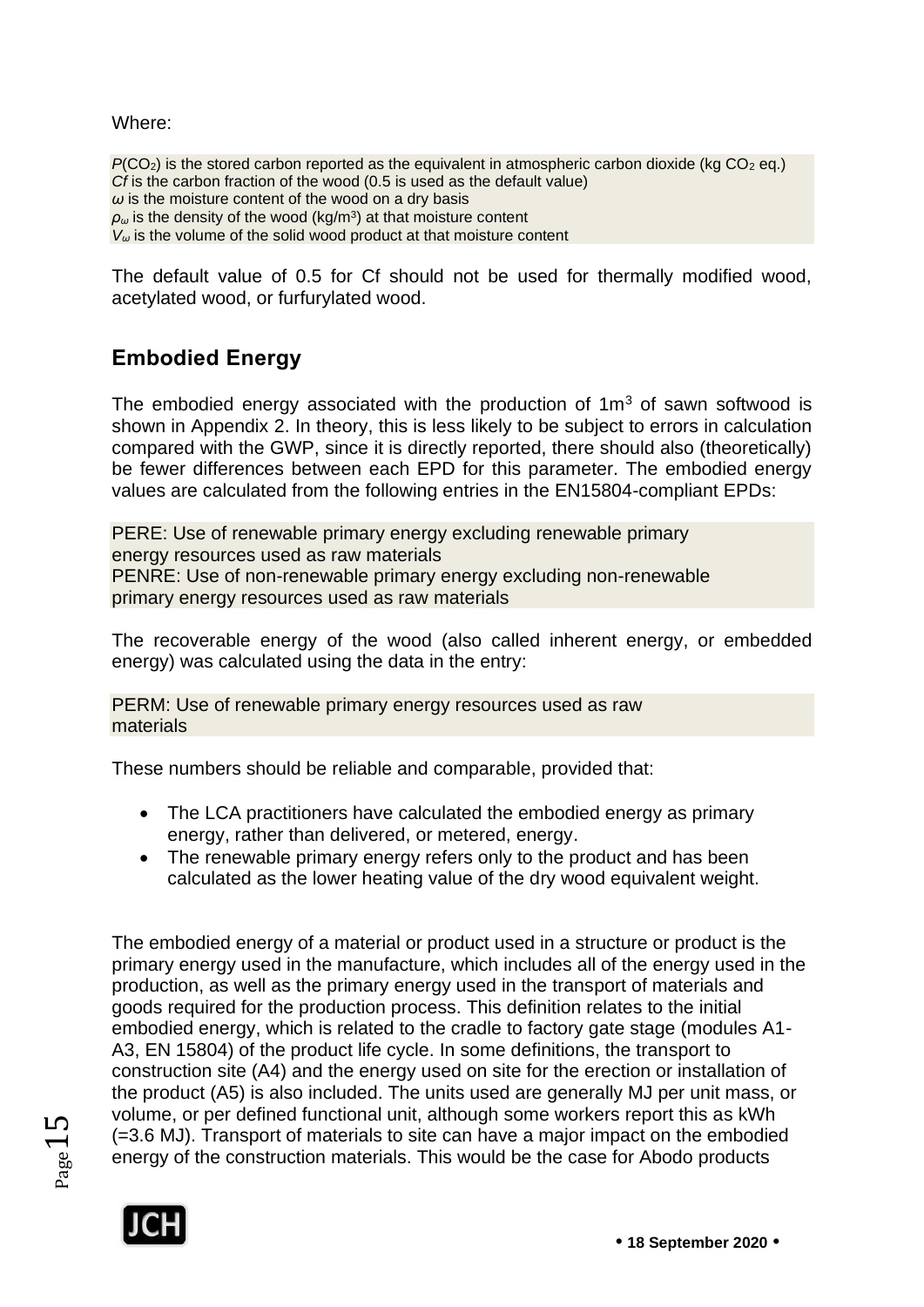transported to Europe when compared with European-produced TMT. The analysis in this report if for A1-A3 life cycle stages only.

Different methods for determining the primary energy demand exist. For example, the lower or higher heating values of primary energy sources may be used, the use of renewable energy resources may not be included or it may be reported separately (as in EN15804). Primary energy is defined as 'the energy required from nature (e.g., coal) embodied in the energy consumed by the purchaser (for example, electricity) and the energy used by the consumer as 'delivered energy'. This means that a process using 1 MJ of electricity in one region of the world may have a different embodied energy compared to an identical process using 1 MJ of electrical energy in another part, because the grid mix in the two regions is different.

The failure to distinguish between primary or secondary energy can lead to errors as high as 40% when reporting embodied energy. Cabeza et al. (2013) note that there is a relationship between embodied energy and GWP for primary production, for some building components and that there is a link between embodied energy and cost of buildings, which is related to the energy intensity per unit GDP for that country.



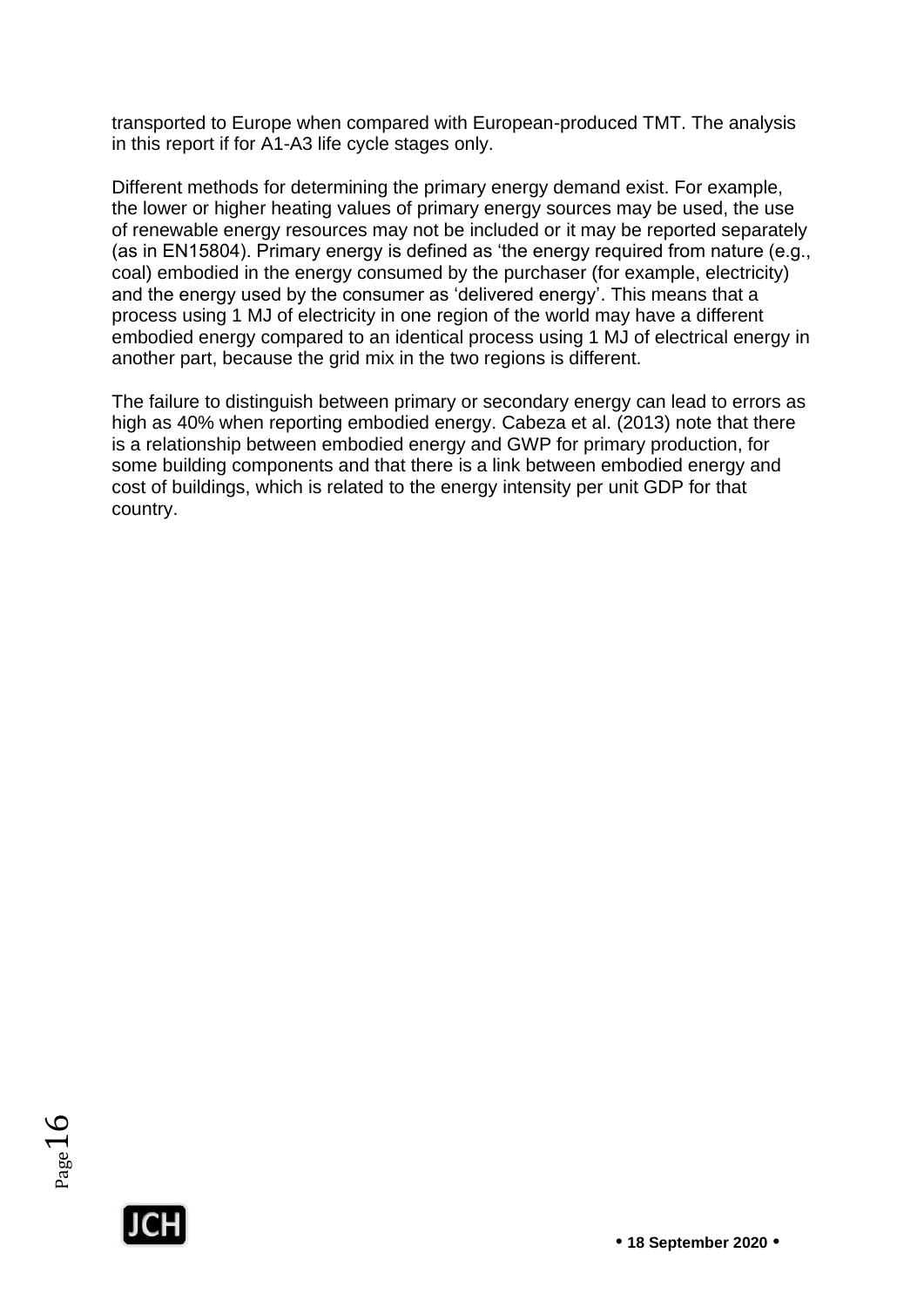#### **References**

Cabeza, L., Rincón, L., Vilariño, V., Pérez, G., Castell, A. (2014) Life cycle assessment (LCA) and life cycle energy analysis (LCEA) of buildings and the building sector: a review. Renewable and Sustainable Energy Reviews, 29, 394-416.

Gelowitz, M., McArthur, J. (2017) Comparison of type III environmental product declarations for construction products: Material sourcing and harmonization evaluation. Journal of Cleaner Production, 157, 125-133.



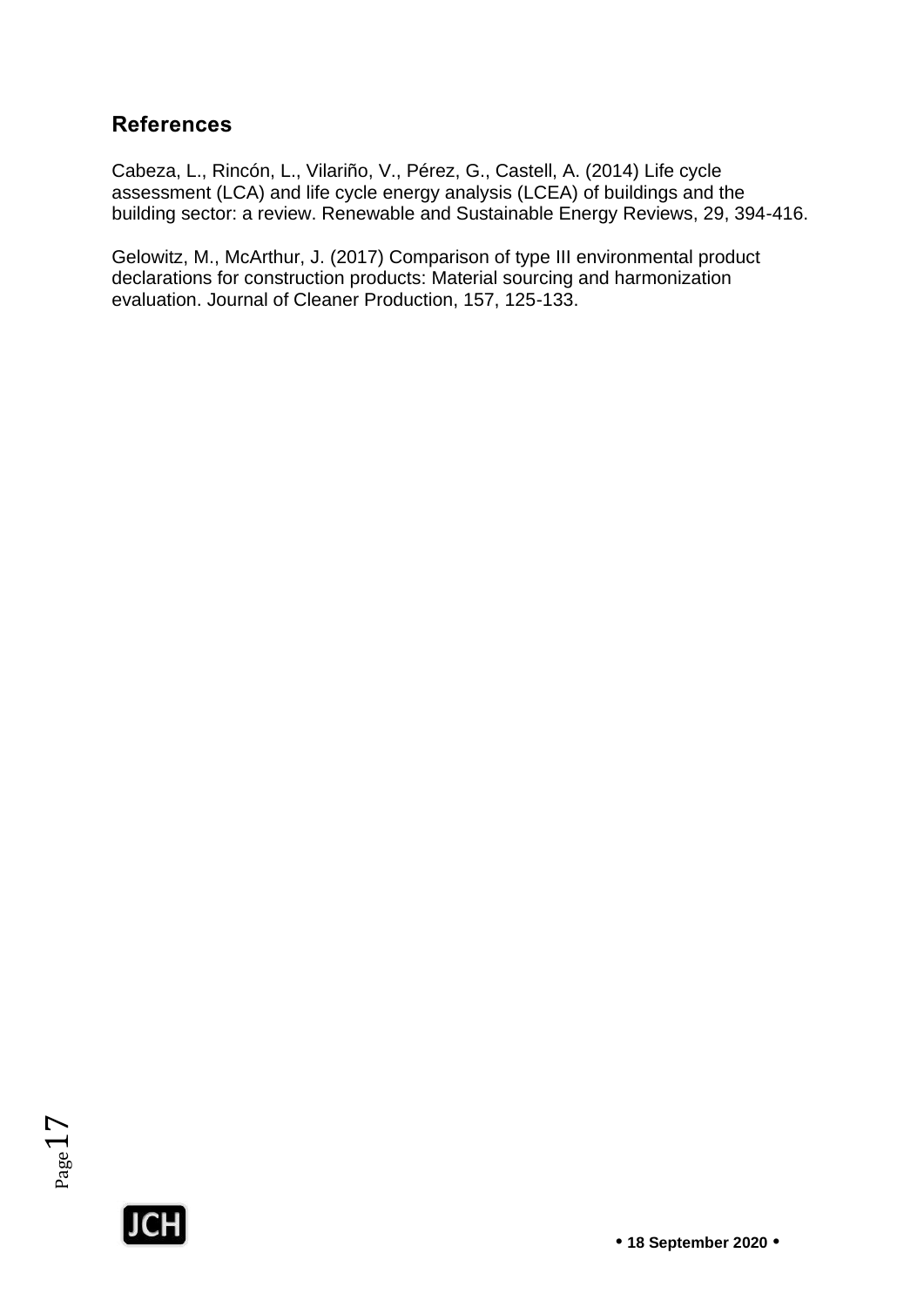## **Appendices**

#### **Appendix 1: GWP data for modules A1-A3 (forest to factory gate) (declared unit 1 m<sup>3</sup> ) (GWP in kgCO2 eq.)**

| <b>EPD registration number</b> | <b>Date</b> | <b>Country</b> | <b>Description</b><br><b>MC</b><br><b>TOTAL</b><br><b>Density</b> |                      | <b>Sequestered</b> | <b>GWP</b> |           |              |            |
|--------------------------------|-------------|----------------|-------------------------------------------------------------------|----------------------|--------------------|------------|-----------|--------------|------------|
|                                |             |                |                                                                   | (kg/m <sup>3</sup> ) | (%)                | (reported) |           | (calculated) | (reported) |
| Wood for Good <sup>1</sup>     | 2014        | <b>GBR</b>     | Fresh sawn softwood                                               | 672                  | 60                 | $-713$     | $-7702$   | $+57$        |            |
| S-P-00561                      | 2017        | <b>AUS</b>     | Fresh sawn hardwood                                               | 768                  | 26                 | $-851$     | $-11182$  | $+267$       |            |
| EPD-EGG-20140246-IBA2-EN       | 2018        | <b>AUT</b>     | Sawn timber green                                                 | 740                  | 70                 | $-779$     | $-798^2$  | $+19$        |            |
| Wood for Good <sup>1</sup>     | 2014        | <b>GBR</b>     | Sawn dried softwood                                               | 483                  | 15                 | $-679$     | $-7702$   | $+91$        |            |
| Wood for Good <sup>1</sup>     | 2014        | <b>GBR</b>     | Sawn dried hardwood                                               | 698                  | 12                 | $-878$     | $-902$    | $+24$        |            |
| NEPD 307 179 EN                | 2015        | <b>NOR</b>     | Sawn dried softwood                                               | 450                  | 15                 | $-672$     | $-715$    | $+43$        |            |
| S-P-00560                      | 2017        | <b>AUS</b>     | Sawn dried softwood                                               | 551                  | 12                 | $-760$     | $-902^2$  | $+142$       |            |
| S-P-00561                      | 2017        | <b>AUS</b>     | Sawn dried hardwood                                               | 735                  | 10                 | $-888$     | $-1225^2$ | $+337$       |            |
| EPD-EGG-20140247-IBA2-EN       | 2017        | <b>AUT</b>     | Sawn timber dried softwood                                        | 507                  | 15                 | $-784$     | $-808$    | $+24$        |            |
| S-P-01325                      | 2018        | <b>SWE</b>     | Sawn dried softwood                                               | 455                  | 16                 | $-577$     | $-719^2$  |              | $+138$     |
| S-P-00997                      | 2019        | <b>NZD</b>     | Sawn dried radiata pine                                           | 488                  | 11.6               | $-747$     | $-798$    |              | $+51$      |
| 13CA24184.102.1                | 2013        | <b>USA</b>     | Dried planed softwood lumber                                      | 434                  | $\Omega$           |            | $-795$    |              | $+73$      |
| <b>NEPD 00247N</b>             | 2014        | <b>DNK</b>     | Sawn dried planed Siberian larch                                  | 650                  | 18                 | $-624$     | $-1010$   | $+386$       |            |
| (BRE) 000124                   | 2017        | <b>GBR</b>     | Sawn dried planed softwood                                        | 479                  | 15                 | $-712$     | $-764$    | $+52$        | $+107$     |
| S-P-00560                      | 2017        | <b>AUS</b>     | Sawn + dressed dried softwood                                     | 551                  | 12                 | $-699$     | $-902^2$  | $+203$       |            |
| S-P-00561                      | 2017        | <b>AUS</b>     | Sawn + dressed dried hardwood                                     | 735                  | 10                 | $-731$     | $-1225$   | $+494$       |            |
| Wood for Good <sup>1</sup>     | 2014        | <b>GBR</b>     | Sawn dried planed softwood                                        | 482                  | 15                 | $-646$     | $-768$    | $+122$       |            |
| NEPD 308 179 EN                | 2015        | <b>NOR</b>     | Sawn dried planed softwood                                        | 420                  | 17                 | $-607$     | $-660$    | $+53$        |            |
| S-P-00997                      | 2019        | <b>NZD</b>     | Sawn dried planed radiata                                         | 486                  | 11.6               | $-728$     | $-795$    |              | $+69$      |
| S-P-00997                      | 2019        | <b>NZD</b>     | Sawn dried planed jointed radiata                                 | 475                  | 10.5               | $-697$     | $-784$    |              | $+87$      |
| S-P-02153                      | 2020        | <b>CZE</b>     | Sawn dried planed jointed softwood                                | 450                  | 15                 | $-685$     | $-717$    |              | $+32$      |
| 4788424634.102.1               | 2020        | <b>USA</b>     | Dried planed softwood lumber                                      | 460                  | 15                 | $+63^3$    | $-733^2$  |              | $+63$      |
| <b>NEPD 00259N</b>             | 2014        | <b>EST</b>     | <b>TMT</b> spruce                                                 | 350                  | 5                  | $-97$      | $-611$    | $+514$       |            |
| <b>NEPD 00259N</b>             | 2014        | <b>EST</b>     | <b>TMT</b> pine                                                   | 450                  | 5                  | $-258$     | $-786$    | $+528$       |            |
| <b>NEPD 00260N</b>             | 2014        | <b>EST</b>     | <b>TMT</b> ash                                                    | 670                  | 6                  | $-430$     | $-1159$   | $+729$       |            |
| S-P-01718                      | 2019        | <b>GBR</b>     | TMT (Brimstone) poplar                                            | 409                  | 5                  | $-453$     | $-719$    | $+266$       |            |
| S-P-01718                      | 2019        | <b>GBR</b>     | TMT (Brimstone) sycamore                                          | 571                  | 5                  | $-639$     | $-1010$   | $+371$       |            |
| S-P-01718                      | 2019        | <b>GBR</b>     | TMT (Brimstone) ash                                               | 631                  | 5                  | $-704$     | $-1110$   | $+406$       |            |
| RTS_44_19                      | 2019        | <b>FIN</b>     | TMT Thermo-D Lunawood rough                                       | 430                  | 5                  | $-426$     | $-724$    | $+298$       |            |
| RTS_44_19                      | 2019        | <b>FIN</b>     | TMT Thermo-D Lunawood planed                                      | 390                  | 5                  | $-342$     | $-657$    | $+315$       |            |
| RTS_44_19                      | 2019        | <b>FIN</b>     | <b>TMT Thermo-S Lunawood rough</b>                                | 430                  | 5                  | $-516$     | $-724$    | $+208$       |            |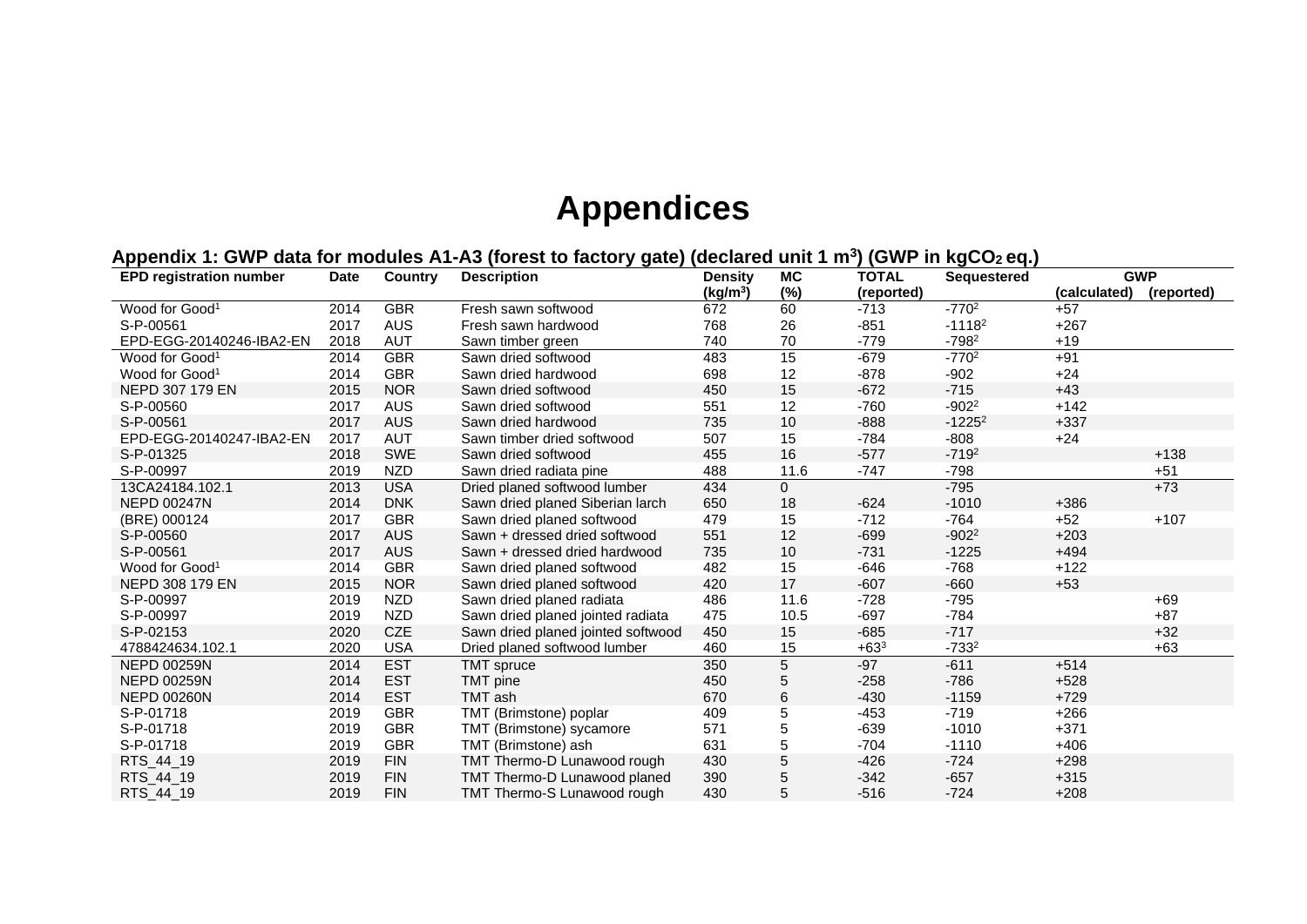| RTS 44 19       | 2019 | <b>FIN</b> | TMT Thermo-S Lunawood planed      | 390 | 5  | $-409$  | $-657$   | $+248$ |
|-----------------|------|------------|-----------------------------------|-----|----|---------|----------|--------|
| S-P-01543       | 2020 | <b>NZL</b> | TMT Vulcan radiata sawn           | 420 |    | $-535$  | -758     | $+224$ |
| S-P-01543       | 2020 | <b>NZL</b> | TMT Vulcan radiata surfaced       | 420 |    | -516    | -758     | +243   |
| S-P-01543       | 2020 | <b>NZL</b> | TMT Vulcan radiata finger-jointed | 420 |    | -469    | -758     | $+290$ |
| NEPD-376-262-EN | 2015 | <b>NLD</b> | Accoya (radiata)                  | 510 | 4  | $-433$  | -944     | $+511$ |
| NEPD-376-262-EN | 2015 | <b>NLD</b> | Accova (Scots pine)               | 540 | 4  | $-741$  | $-999$   | $+258$ |
| NEPD-376-262-EN | 2015 | <b>NLD</b> | Accoya (beech)                    | 755 | 4  | $-1010$ | $-1397$  | $+387$ |
| NEPD-407-287-EN | 2016 | <b>NOR</b> | Kebony Clear (radiata)            | 480 | 12 | -549    | $-14354$ | +886   |
| NEPD-408-287-EN | 2016 | <b>NOR</b> | Kebony Clear (SYP)                |     |    | -646    | $-15324$ | +886   |
| NEPD-410-288-EN | 2016 | <b>NOR</b> | Kebony character (Scots pine)     |     |    | $-738$  | $-10974$ | $+359$ |

1Not registered as an EPD, but follows the EN 15804 PCR

<sup>2</sup>data not supplied in the EPD, calculated using EN16449

<sup>3</sup>Not clear how this value is calculated

4 Includes biogenic carbon in the furfuryl polymer

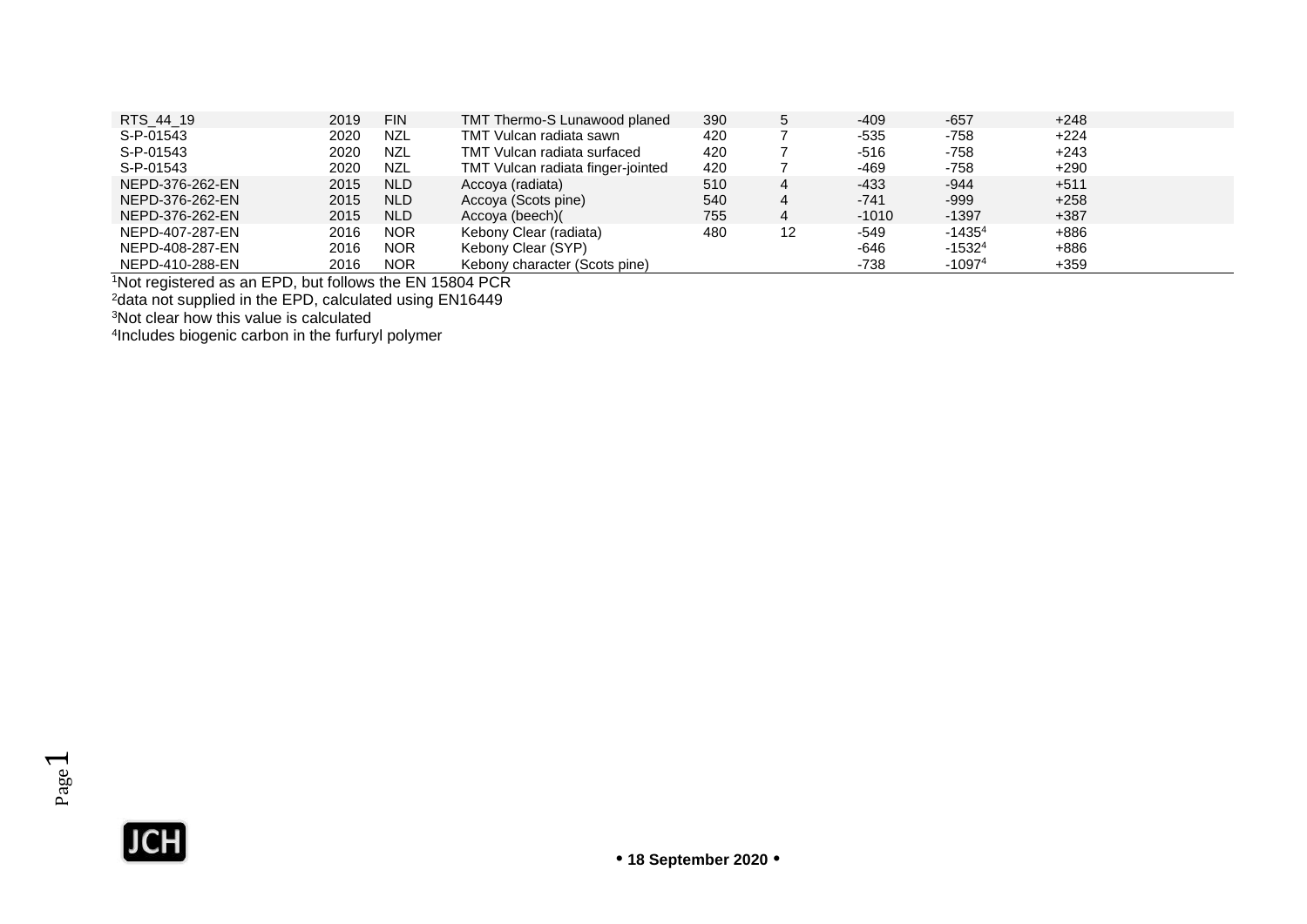| <b>EPD registration number</b> | <b>Date</b> | Country    | <b>Description</b>                 | <b>PERE</b><br>(MJ) | <b>PENRE</b><br>(MJ) | <b>Embodied</b><br><b>Energy</b> | <b>PERM</b><br>(MJ) |
|--------------------------------|-------------|------------|------------------------------------|---------------------|----------------------|----------------------------------|---------------------|
|                                |             |            |                                    |                     |                      | (MJ)                             |                     |
| Wood for Good <sup>1</sup>     | 2014        | <b>GBR</b> | Fresh sawn softwood                | 34                  | 1040                 | 1074                             | 8090                |
| S-P-00561                      | 2017        | <b>AUS</b> | Fresh sawn hardwood                | 111                 | 1810                 | 1921                             | 11300               |
| EPD-EGG-20140246-IBA2-EN       | 2018        | AUT        | Sawn timber green                  | 97                  | 250                  | 347                              | 8050                |
| Wood for Good <sup>1</sup>     | 2014        | <b>GBR</b> | Sawn dried softwood                | 853                 | 1650                 | 2503                             | 8120                |
| Wood for Good <sup>1</sup>     | 2014        | <b>GBR</b> | Sawn dried hardwood                | 328                 | 2840                 | 3168                             | 11300               |
| NEPD 307 179 EN                | 2015        | <b>NOR</b> | Sawn dried softwood                | 2270                | 685                  | 2955                             | 7410                |
| S-P-00560                      | 2017        | <b>AUS</b> | Sawn dried softwood                | 2480                | 1610                 | 4090                             | 9290                |
| S-P-00561                      | 2017        | <b>AUS</b> | Sawn dried hardwood                | 879                 | 2510                 | 3389                             | 12600               |
| EPD-EGG-20140247-IBA2-EN       | 2017        | <b>AUT</b> | Sawn timber dried softwood         | 1330                | 330                  | 1660                             | 8160                |
| S-P-01325                      | 2018        | <b>SWE</b> | Sawn dried softwood                | 3170                | 748                  | 3918                             | 6750                |
| S-P-00997                      | 2019        | <b>NZD</b> | Sawn dried radiata pine            | 4200                | 552                  | 4752                             | 8260                |
| 13CA24184.102.1                | 2013        | <b>USA</b> | Dried planed softwood lumber       | 1640                | 1228                 | 2868                             |                     |
| <b>NEPD 00247N</b>             | 2014        | <b>DNK</b> | Sawn dried planed Siberian larch   | 3724                | 6842                 | 10566                            | 9180                |
| (BRE) 000124                   | 2017        | <b>GBR</b> | Sawn dried planed softwood         | 2270                | 1570                 | 3840                             | 8440                |
| S-P-00560                      | 2017        | <b>AUS</b> | Sawn + dressed dried softwood      | 3050                | 2260                 | 5310                             | 9290                |
| S-P-00561                      | 2017        | <b>AUS</b> | Sawn + dressed dried hardwood      | 1190                | 3840                 | 5030                             | 12600               |
| Wood for Good <sup>1</sup>     | 2014        | <b>GBR</b> | Sawn dried planed softwood         | 1060                | 2130                 | 3190                             | 8080                |
| NEPD 308 179 EN                | 2015        | <b>NOR</b> | Sawn dried planed softwood         | 2930                | 902                  | 3832                             | 6840                |
| S-P-00997                      | 2019        | <b>NZD</b> | Sawn dried planed radiata          | 5330                | 720                  | 6050                             | 8240                |
| S-P-00997                      | 2019        | <b>NZD</b> | Sawn dried planed jointed radiata  | 6530                | 991                  | 7521                             | 8140                |
| S-P-02153                      | 2020        | CZE        | Sawn dried planed jointed softwood | 1050                | 472                  | 1522                             | 7500                |
| 4788424634.102.1               | 2020        | <b>USA</b> | Dried planed softwood lumber       | 2381                | 1000                 | 3381                             | 10959               |
| <b>NEPD 00259N</b>             | 2014        | <b>EST</b> | <b>TMT</b> spruce                  | 2184                | 7426                 | 9610                             | 9180                |
| <b>NEPD 00259N</b>             | 2014        | <b>EST</b> | <b>TMT</b> pine                    | 2761                | 7697                 | 10458                            | 9180                |
| <b>NEPD 00260N</b>             | 2014        | <b>EST</b> | TMT ash                            | 6678                | 10302                | 16980                            | 11990               |
| S-P-01718                      | 2019        | <b>GBR</b> | TMT (Brimstone) poplar             | 13000               | 4180                 | 17180                            | 7460                |
| S-P-01718                      | 2019        | <b>GBR</b> | TMT (Brimstone) sycamore           | 18100               | 5810                 | 23910                            | 10400               |
| S-P-01718                      | 2019        | <b>GBR</b> | TMT (Brimstone) ash                | 22200               | 6480                 | 28680                            | 9250                |
| RTS_44_19                      | 2019        | <b>FIN</b> | TMT Thermo-D Lunawood rough        | 30782               | 5270                 | 36052                            | 8353                |
| RTS_44_19                      | 2019        | <b>FIN</b> | TMT Thermo-D Lunawood planed       | 31163               | 6565                 | 37728                            | 7604                |
| RTS_44_19                      | 2019        | <b>FIN</b> | TMT Thermo-S Lunawood rough        | 27924               | 4177                 | 32101                            | 8354                |
| RTS_44_19                      | 2019        | <b>FIN</b> | TMT Thermo-S Lunawood planed       | 28483               | 5174                 | 33657                            | 7605                |
| S-P-01543                      | 2020        | <b>NZL</b> | TMT Vulcan radiata sawn            | 4200                | 2970                 | 7170                             | 7560                |
| S-P-01543                      | 2020        | <b>NZL</b> | <b>TMT Vulcan radiata surfaced</b> | 4740                | 3230                 | 7970                             | 7560                |
| S-P-01543                      | 2020        | <b>NZL</b> | TMT Vulcan radiata finger-jointed  | 5680                | 3850                 | 9530                             | 7560                |
| NEPD-376-262-EN                | 2015        | <b>NLD</b> | Accoya (radiata)                   | 847                 | 14559                | 15406                            | 6574                |
| NEPD-376-262-EN                | 2015        | <b>NLD</b> | Accoya (Scots pine)                | 932                 | 13137                | 14069                            | 10372               |
| NEPD-376-262-EN                | 2015        | <b>NLD</b> | Accoya (beech)(                    | 1256                | 18069                | 19325                            | 7596                |
| NEPD-407-287-EN                | 2016        | <b>NOR</b> | Kebony Clear (radiata)             | 5576                | 15354                | 20930                            | 16476               |

#### **Appendix 2: Embodied energy and inherent energy data for modules A1-A3 (forest to factory gate) (declared unit 1 m<sup>3</sup> )**



Page  $\boldsymbol{\sim}$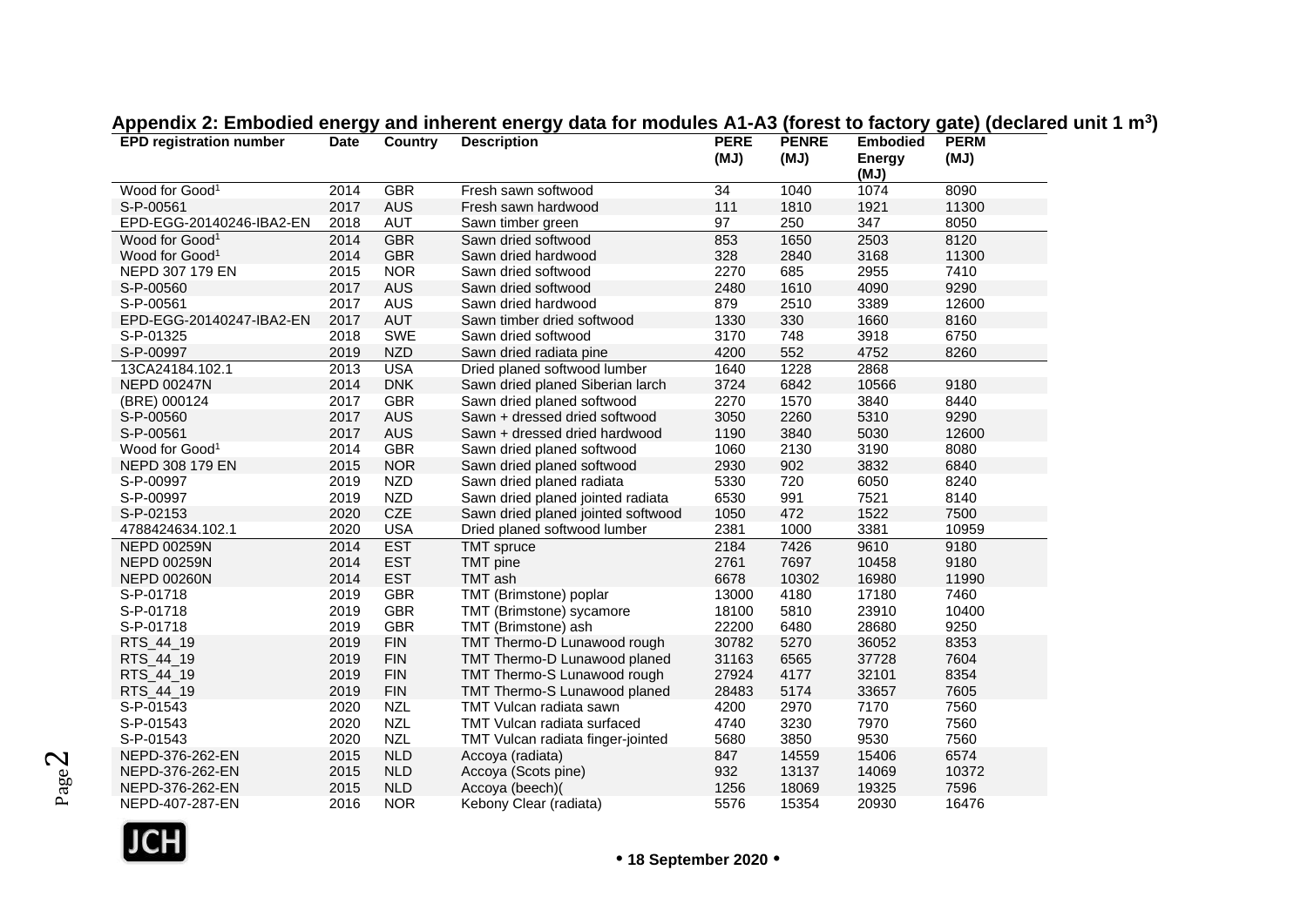| NEPD-408-287-EN | 2016   | NOR        | Kebony Clear (SYP)            | 6407 | 13335 | 19742 | 7473 |  |
|-----------------|--------|------------|-------------------------------|------|-------|-------|------|--|
| NEPD-410-288-EN | 2016   | <b>NOR</b> | Kebony character (Scots pine) | 3078 | 5691  | 8769  | 2302 |  |
| 1 N.H           | $-$ nn |            |                               |      |       |       |      |  |

<sup>1</sup>Not registered as an EPD, but follows the EN 15804 PCR